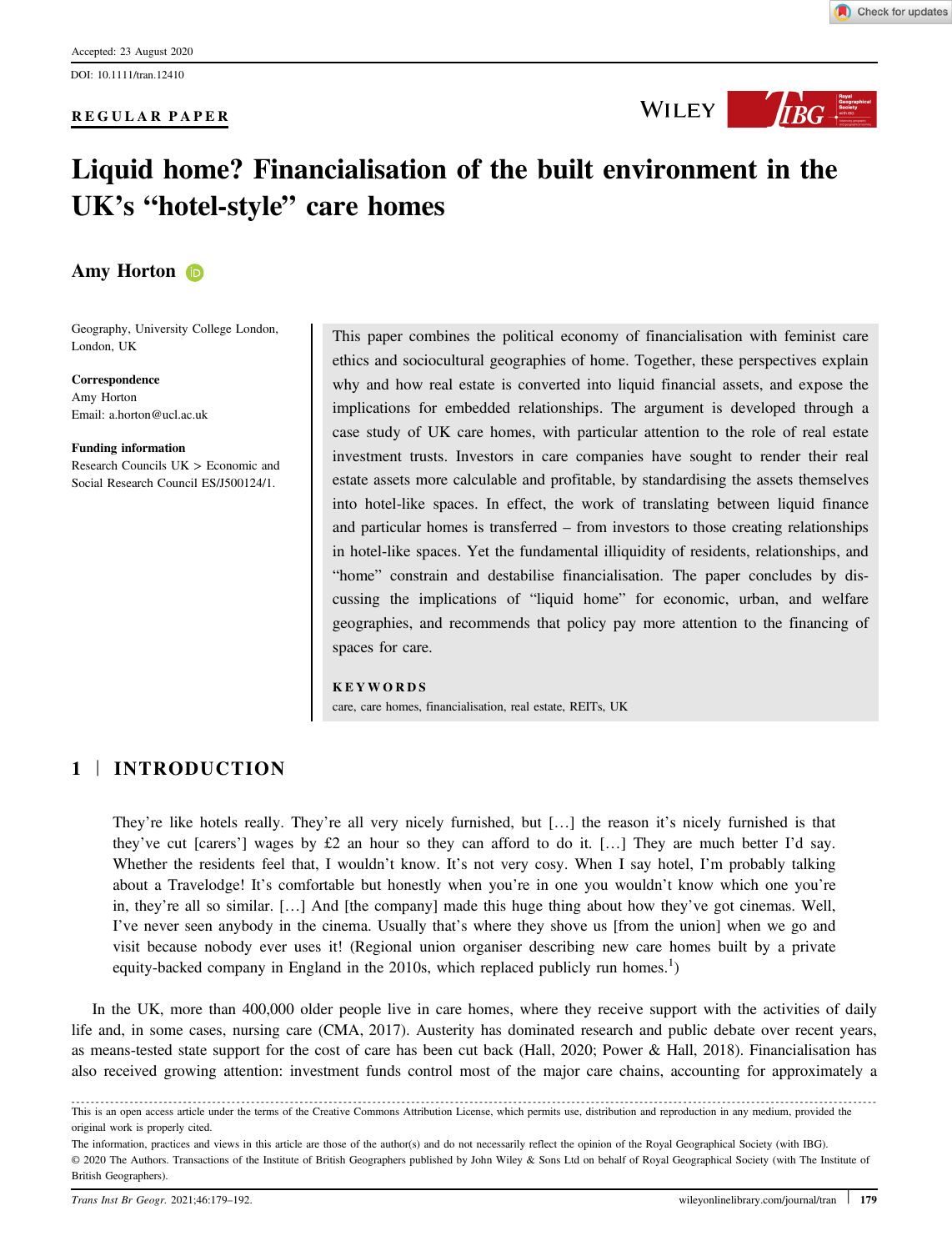fifth of the total market (Burns et al., 2016). Such investors introduced risky, extractive business models – using high levels of debt to buy care homes and counting on a mass market of publicly funded residents. Private equity firms dominated large transactions of care companies in the 2000s and early 2010s, but their business models proved unsustainable and have since faced heavy losses (Horton, 2019). Newer entrants and their impacts also require scrutiny. More recent investment has been geared towards those paying for their own care privately at a higher rate. The business model is based largely on individual property wealth, converted into care fees, as well as the returns from care companies' real estate assets. Key to rolling out this model have been real estate investment trusts (REITs). The paper shows that REITs have emerged as a leading developer, major landlord, and significant lender for care homes. The number of care homes owned by REITs rose by 80% from 2016 to 2019, housing tens of thousands of residents. Alongside other investors, REITs have exerted increasing influence on the market categorisation, design, and charging structure of care homes. Each of these elements is modelled explicitly on that of hotels – in particular, large, purpose-built chain hotels offering standardised accommodation, geared towards profiting from economies of scale, which informants likened to a Travelodge or Holiday Inn Express. The paper identifies the implications for care and reflects on the relevance of this process of "hotel‐ification" for wider urban forms, including student accommodation and co-living spaces.

Theoretically, this paper speaks to debates in economic geography, urban studies, and sociocultural conceptualisations of care and home. Together with urbanists, financial geographers have documented how financial methods have made capital that was fixed in the built environment available for continuous trading. Yet the work and risks inherent in this transformation from fixity to liquidity have also prompted investors to seek greater control over the built environment itself so that it better matches the standardised financial securities that represent it (Crosby & Henneberry, 2016; Guironnet et al., 2015). An appreciation of these dynamics is crucial to understanding contemporary landscapes of care. Methodologically, however, research must go beyond state actors and policy, investor logics, and practices – to include those working and dwelling in the new spaces. Such analysis can be enriched by engaging with sociocultural geographies of care and the home (Blunt & Dowling, 2006; Milligan, 2005). A radical reading of care ethics offers a normative framework for evaluating the physical and social infrastructure of welfare provision (Clement, 1996; Held, 2005; Raghuram, 2019). It provides tools to analyse how investment and the changing built environment interact with the embodied and spatially embedded relationships of care.

To capture the tensions between financialised spaces and situated relationships, I develop the concept of "liquid home": a standardised space designed for tenants who are themselves "liquid," that is, financially solvent and sufficiently mobile to move to the increasingly centralised, large-scale care homes. The work of translating between finance and relational places is transferred – from those responsible for the marketisation of real estate securities to the care workers and residents who have to do more to create relationships and a sense of home in "hotel-like" spaces of care. However, caring relationships and personalised home environments are embedded and particular. That fundamental illiquidity of residents, carers, relationships, and "home" constrains and destabilises the financialisation of home.

The paper first sets out this conceptual framework, drawing on theories of financialisation, home, and care. It then explains the research methods. The analysis considers in turn the financing, design, costs, exclusions, and risks of new care homes in the UK. The conclusion discusses the implications of the blurring of finance, home, and hotel, and offers some recommendations for an alternative approach to the provision of care.

# 2 | FINANCIALISATION, GEOGRAPHIES OF HOME, AND CARE ETHICS

#### 2.1 | Property investment: homes as liquid assets

Despite the eruption of the 2007–2008 financial crisis in American mortgage markets, global real estate investment subsequently rebounded to far surpass pre-crisis levels (Cushman & Wakefield, 2019). In the UK, returns from property have come to play a dominant economic role (Christophers, 2018), amounting to a "finance- and real estate-driven regime" of accumulation (Hofman & Aalbers, 2019). This has required the development of ways to release capital from the built environment into circulation. Conventionally, investing in property meant leaving capital "locked up" over a long period in fixed, physical form – and when it re-entered the market, transactions were complicated by the difficulty of valuing specific properties: unique geographical locations, built forms, and local markets make different property assets fundamentally incommensurable commodities (Gotham, 2009).

A vibrant literature in economic geography and urban studies has identified various strategies developed by investors, governments, and other actors to render real estate more liquid. Various methods transform idiosyncratic properties into quantified, comparable, and tradeable financial assets (Gotham, 2006; van Loon & Aalbers, 2017). A key actor in this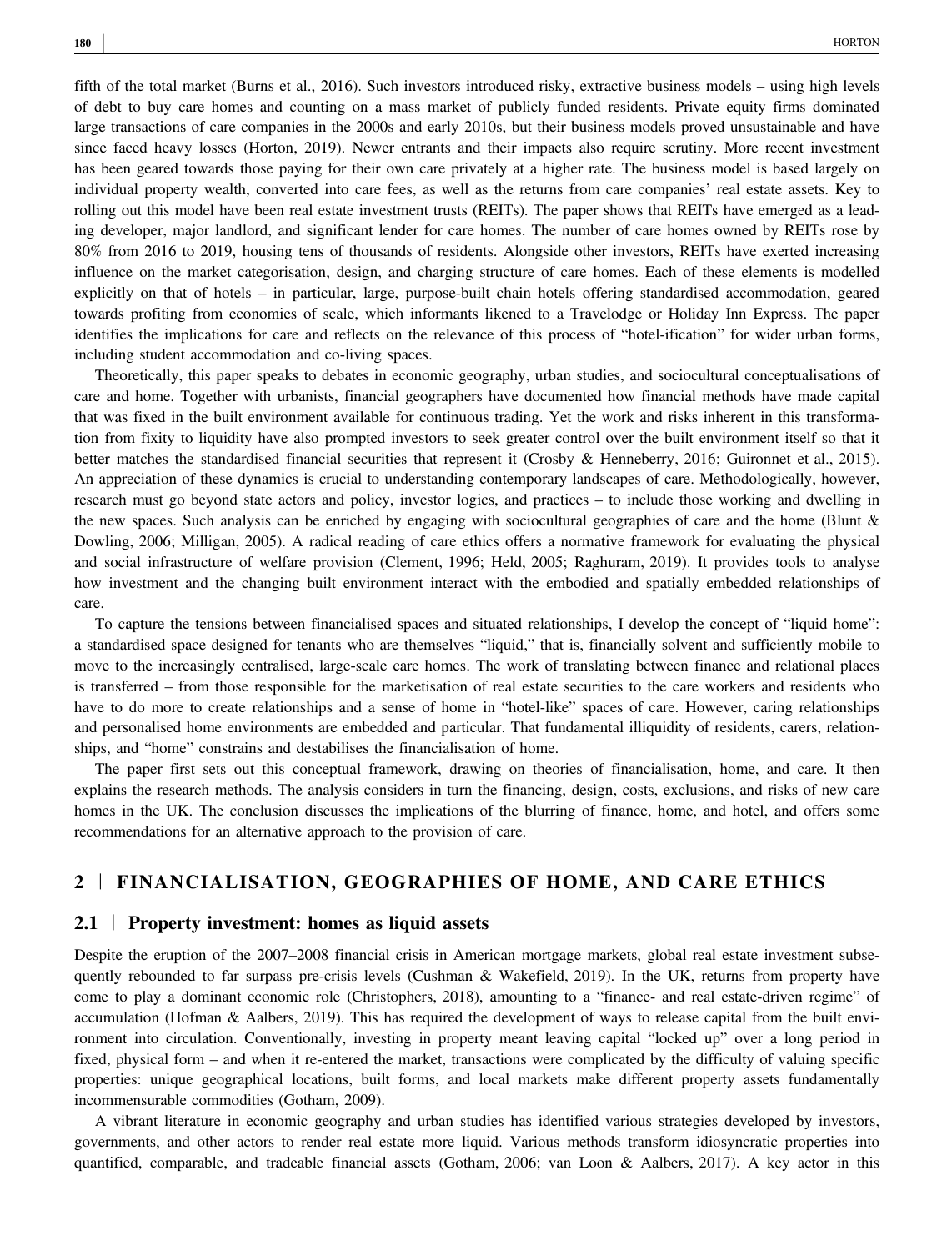process of securitisation has been the real estate investment trust (REIT). Long established in the USA, more recent regulation has enabled the creation of REITs in dozens of other countries, including the UK in 2007 (Waldron, 2018, p. 209). REITs own property portfolios and sell publicly traded shares to investors, who receive dividends based on rental income, as well as share price gains where real estate values rise (Haslam et al., 2015). REITs offer several significant benefits to shareholders: they enable highly liquid investment in a diversified property portfolio, are required to pay out 90% of their rental income to investors, and are not liable for capital gains or corporation tax (Hale, 2014). In the context of rapidly, though unevenly, rising property values, returns to investors have been high (The Economist, 2016). Technological developments have also helped to make even highly fragmented property markets into commensurable financial assets: for example, investors have built large portfolios of individual, foreclosed homes in the USA by using big data to value these highly diverse properties (Fields, 2018). However, realising markets for such heterogeneous assets involves extensive work: they only become calculable through complex assemblages of goods, measuring devices, and shared understandings (Callon & Muniesa, 2005; Fields, 2018). Moreover, the underlying assets remain locally embedded and particular (Gotham, 2006), producing destabilising tensions: "the housing finance sector is permeated by significant contradictions and irrationalities that reflect the disruptive and unstable financial process of transforming illiquid commodities into liquid resources" (Gotham, 2009, p. 357).

Investors have therefore sought to reduce the difficulty and instability of marketisation, which emerge from differences between properties and the standardised financial securities into which they are translated. One strategy involves defining and standardising real estate developments themselves. Put simply: form follows finance (Willis, 1995). Urban scholars have shown how investor expectations have come to exert a growing – though uneven and contested – influence over the precise form of urban development (Crosby & Henneberry, 2016; Guironnet et al., 2015). Financial requirements can be "translated into physical form" through an "institutional specification" for building design (Crosby & Henneberry, 2016, p. 1435). Investors and developers strongly pursue such specifications in negotiations with planners (Guironnet et al., 2015). The performativity of investor expectations is mediated by particular contexts (Svetlova, 2012), but is likely to be stronger where austerity and infrastructure funding deficits promote reliance on private investment (Halbert & Attuyer, 2016). Under such conditions, financial requirements have tended to exert a homogenising influence on the urban fabric, producing generic commercial property in city centres and redevelopment zones, and limiting local governments' capacity to foster economic diversity, innovative designs, and non-standard uses of space (Crosby & Henneberry, 2016; Guironnet et al., 2015). Thus they can "create a more homogenous and commodified urban environment" (Waldron, 2018, p. 216).

Moreover, the closer integration of real estate with financial markets gives rise to a series of risks. Volatility arises from speculation, high debt levels, and over-accumulation (Gotham, 2009; van Loon & Aalbers, 2017). Such volatility fails to provide stable returns for the "ultimate" individual investors – including pension holders – and also provides a shaky foundation for long-term planning for the urban environment and welfare services by governments, business, and households (Halbert & Attuyer, 2016). Even outside periods of intense volatility and crisis, the financialisation of the built environment can have detrimental effects. In both the commercial and residential sectors, investment funds' debt costs and expectations of profit have driven rent increases, underinvestment in maintenance, and the harassment of lower‐income tenants. These are linked to a faster rate of tenant turnover, producing geographies of exclusion and displacement (Fields & Uffer, 2016; Waldron, 2018). For example, Fields (2017) explored the social, emotional, and embodied impacts of private equity ownership of New York rental housing: it has led to deteriorating living conditions and displacement, as well as illness and weakened relationships within the home and community. She concludes that "housing made precarious contradicts the very ontology of home" (2017, p. 592). However, most research has focused on investor activities and their relations with states, particularly in the commercial property sector. A fuller appreciation of the implications of the financialisation of the built environment can be gained through engagement with feminist ethics of care and sociocultural geographies of home.

#### 2.2 | Recuperating home through geographical ethics of care

Processes of financialisation are thus entangled with wider patterns of precariousness, displacement, and "domicide" – "the deliberate destruction of home that causes suffering to its inhabitants" (Porteous & Smith, 2001, p. ix). In some senses, scholarship on these themes has sought to recuperate the concept of home, amid critiques by feminist, queer, critical race, and disability studies perspectives that have highlighted the oppressive and exclusionary relations operating within and around home (Blunt & Dowling, 2006; Lowe & Deverteuil, 2020; McDowell, 1983). Such problematic relations can be especially acute in the case of care homes, where residents with a range of disabilities, diseases, and vulnerabilities may be deprived of privacy, autonomy, and mobility (Hyde et al., 2014). These concerns are not unique to the current regime, but date back to critiques of large‐scale, publicly run care homes in the 1980s and have resurfaced in recent carceral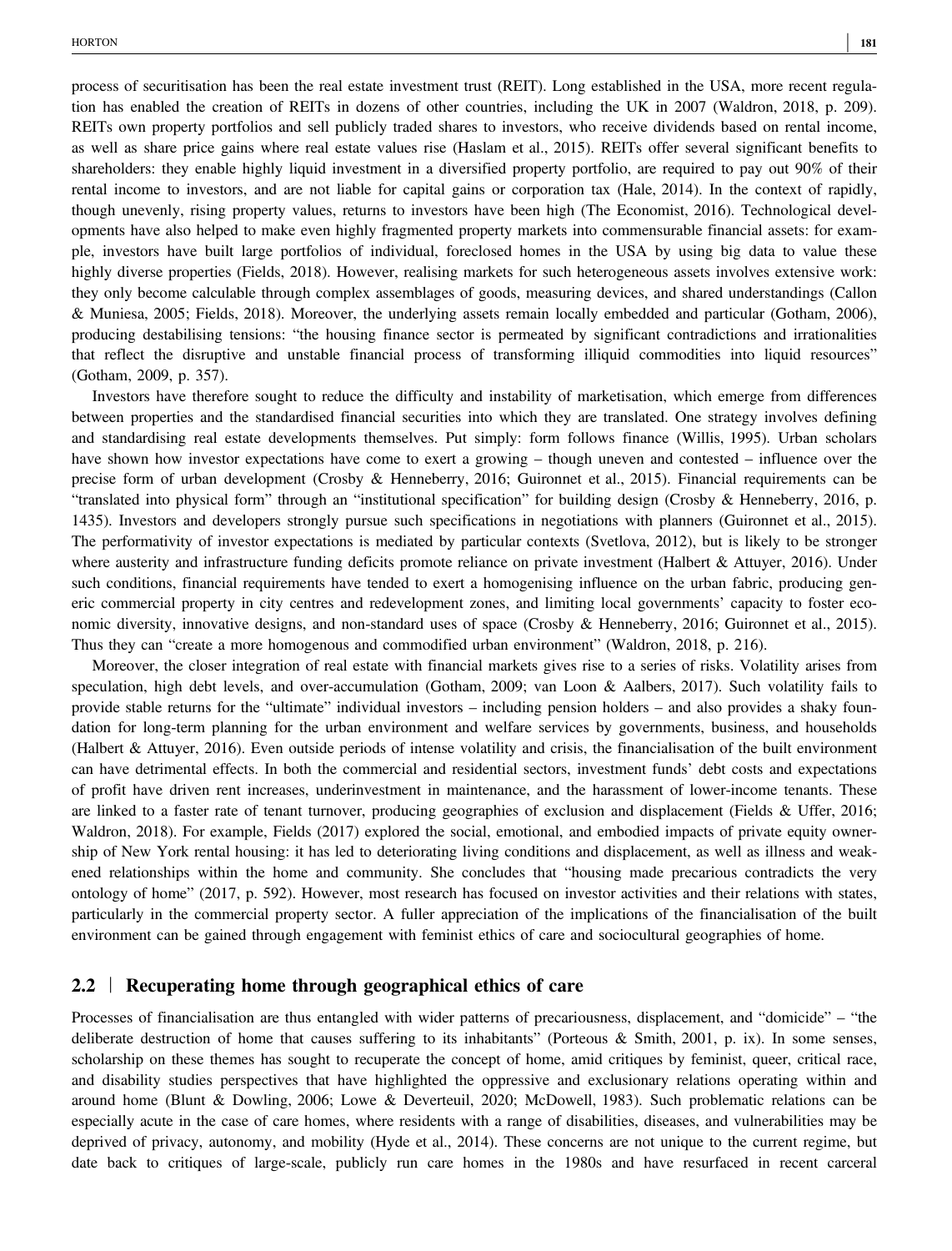geographies of institutional care (Fairhurst, 1999; Repo, 2019). The lack of a sense of home here can arise from different pressures: bureaucratic and regulatory concern with safety and rational design; institutional routine; austerity and commercial imperatives to reduce costs; or efforts to create exclusive, "mall‐like" spaces of luxury consumption (Bromley, 2012; Kenkmann et al., 2017; Peace & Holland, 2001). Geographies of care must be attentive to these diverse forces that can undermine the potential for home.

However, it is equally necessary to identify the enabling structures for home as a place of safety and selfhood that is not entirely continuous with "dominating, exploiting, commercial or bureaucratic social structures" (Young, 2005, p. 149). Instead, home should offer material "anchors" for radical relationships of care that extend out into the community (hooks, 1990). In care homes, requirements include autonomy for residents and visitors, the creation of a sense of community through shared activities, and links to relatives and others outside (Kenkmann et al., 2017; Milligan, 2005). Homeliness then is a matter of power, practice, and relationships. These are shaped by both the broader organisation of welfare and by the particular spaces in which care takes place. As Imrie and Kullman argue, care "involves acknowledging the transforming character of the social and material environment"; therefore producing the environment is a matter of "folding values into the physicality of space" (2016, pp. 3, 6). Design should support the "precarious attachments between bodies, materials and spaces that compose built environments" (Imrie & Kullman, 2016, p. 1), guided by ethics of care.

Care ethics offer a valuable framework for evaluating the infrastructural and relational spaces produced by financialisation. While social reproduction theory helps to illuminate the relations between financialised capitalism and the reproduction of labour and society (Kofman, 2012; Pollard, 2012; Roberts, 2013), care ethics go further in offering a critique of the (neo)liberal subject and suggesting alternative propositions for social relationships (Tronto, 2013). This critique is particularly useful given the dominant policy model of individual consumers exercising choice within care markets (Held, 2005; Power & Hall, 2018). In contrast, care ethics insist that subjects are interdependent, implying a shared responsibility to promote the relationships and conditions that enable subjects to live as well as possible (Clement, 1996). Also crucial to this approach is the recognition of subjects as embodied and emotional – unlike narrowly rational, purely cerebral, and mutually indifferent neoliberal subjects (Dyer et al., 2008; Held, 2005). Caring interactions must be responsive to the differing needs of subjects on their own terms, rather than following universalising, abstract templates lacking a basis in personal knowledge or negotiation (Tronto, 1993). Furthermore, radical care ethics are alert to the power relations within care, including the ways in which structures, practices, and spaces of care can control or oppress carers and those they care for (Raghuram et al., 2009). In the context of financialisation, care ethics are a useful framework for exploring the impacts of ownership and corporate business models, and the distribution of resources and risks.

Geographical theorisations of care have also emphasised the spatially extensive nature of caring relations, which stretch beyond the direct site of care (Lawson, 2007). This insight needs to be paired with careful attention to how care is shaped by place, including the material environment in which it is practised. As Kenkmann et al. observe, the latter does not exert a determining force on care:

Space in [care] homes is not simply the product of neutral design but is experienced and lived-in and thus becomes actively imbued with value, meaning and potential for exercising power. These values and meanings are continuously re-negotiated ... by residents, staff and visitors. (2017, p. 4)

Nevertheless, the built environment expresses specific relations of power, with important implications for vulnerable residents and poorly valued care workers.

In summary, the paper asks how a standardised, financialised built environment interacts with ideas of home as a material foundation for relational selfhood, from the perspective of care ethics, which centre interdependence among emotional and embodied subjects.

# 3 | METHODS

This research sought to identify changing patterns of care home ownership and financing; to explore the implications for the built environment and access to good care; and to examine the potential risks associated with dominant business models. Industry data showed that private equity firms dominated large transactions in the 2000s (Horton, 2019). By the mid‐ 2010s, REITs had also come to play a remarkably important role – as creditors, developers, and landlords – according to reports from major care companies, specialist consultancies, and industry press. Data on REITs' portfolios of care homes in the UK were collected from their websites in 2016 and 2019, showing the number of properties and, in some cases,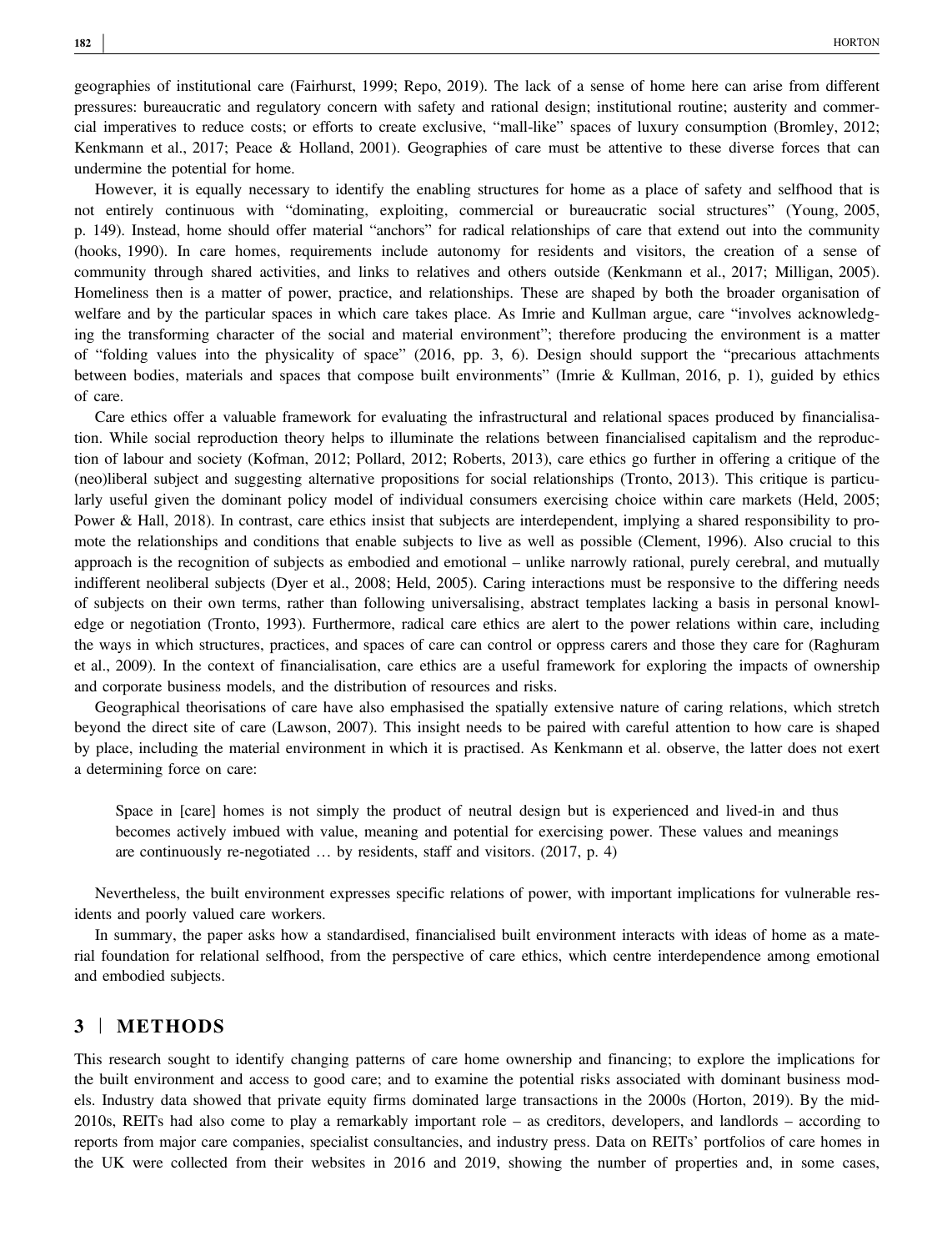locations. At both points, specialist consultancies' reports on "alternative" property investments, including care homes, provided market data and analysis based on their extensive work advising investors.

In‐depth interviews were conducted with 25 interviewees, including investors and industry advisers, care staff, and trade union officials, between October 2015 and September 2016. The "hotel" model of care home design, charging structures, and property investment were widely mentioned and seen as an important influence on care quality. Indeed, a "homely physical environment" – including sufficient personal space over which residents have control and the avoidance of regimented, institutionalised living – is a key factor in determining quality of life in care homes, according to a systematic review of qualitative research. Another factor is residents' relationships with each other and with care staff (Bradshaw et al., 2012). This paper provides insights into environments, activities, and relationships from care workers' perspectives, who were able to compare different homes and comment on changes over time. It also draws on data from the Care Quality Commission, whose regular inspections of care homes involve speaking to residents and observing care (CQC, 2018). As the most affected group, the views of residents would be an important contribution to future research on care and homeliness under conditions of financialisation. However, there are practical and ethical challenges in conducting research with people who have dementia, which affects the majority of care home residents (Alzheimer's Society, 2016), and in advanced stages can preclude informed consent (Lepore et al., 2017). In line with relational care ethics, research can therefore also draw on insights from relatives, advocates, and care staff. For example, one experienced nurse commented that while residents with severe dementia were unable to comment on their changed surroundings, following a hotel-inspired modernisation of the facility, "you can see symptoms like they don't feel stable, they don't feel at home." Interviews were transcribed and analysed using manual thematic coding. The analysis draws on critical comparison of the documentary sources and key quotes that represent common themes and disagreements among informants, in order to present a broad‐based narrative of change and tensions arising from financialisation.

## 4 | LIQUID HOME: CARE IN A FINANCIALISED ENVIRONMENT

#### 4.1 | Care homes as alternative property investment

Fragmented ownership and funding have left much of the UK's care infrastructure outdated. After assuming some greater responsibility for care through the post-war welfare state, governments have retreated from the building of care homes since the late 1970s (Hamnett & Mullings, 1992); 95% are now privately owned (Knight Frank, 2020). The state has continued to fund care services on a means‐tested basis but, from 2010, public funding came under significant pressure as a result of austerity programmes (King's Fund, 2019). Care home owners are diverse: 5,500 different providers run the UK's 11,000 care homes for older people. The majority have only a single site – many of these are small scale and family run (CMA, 2017). The largest chains are run by investment funds, as they are willing to take on higher levels of debt for buy-outs, capital spending, and expansion compared to more risk-averse publicly listed companies (Laing and Buisson, 2012, p. 2). In the absence of coordinated care home development, a specialist property broker estimated that "around 85 per cent of the stock is either period‐converted or is over 50 years of age, so the vast majority of the stock is very aged – bad pun […] not fit for purpose, not purpose built." Such facilities may be less safe and appropriate for the increasingly acute needs of the care home population. Major capital expenditure therefore is required to provide good quality accommodation.

It is in this context that real estate investment trusts became "the major investor in UK care homes" (Grant Thornton, 2018b, p. 20). They have led the financing of new homes and major refurbishments. In 2016, US-based Welltower was the largest developer of care homes in the UK (CBRE, 2016, p. 5). In addition to their role as developers, REITs have acquired existing care homes and they are an increasingly significant landlord in the sector. In 2016, five REITs owned some 260 care homes in the UK.<sup>2</sup> By 2019, the number of REITs active in the sector in the UK had grown to nine, with 467 care homes in their portfolio – an 80% increase in three years.<sup>3</sup> The number of beds in care homes owned by REITs can be estimated at nearly 30,000.<sup>4</sup> Some REITs have focused on acquiring and building "prime" properties in regions with a high proportion of privately paying clients. Others have bought up large chains with a national presence, as high land prices have pushed some investors out of the most expensive locations, generating a diffuse geography of REIT‐owned care homes. As well as acting as developers and landlords, REITs play a third role as lenders to their care operating company tenants or to finance leveraged buy‐outs of care chains by private equity firms.

REITs' intervention in the industry followed an earlier phase of building in the 2000s by private equity firms, which used high levels of private debt to expand, restructure, and sell chains, aiming to achieve a higher return within a few years. Although private equity firms remain significant owners of care chains, their expansion has declined and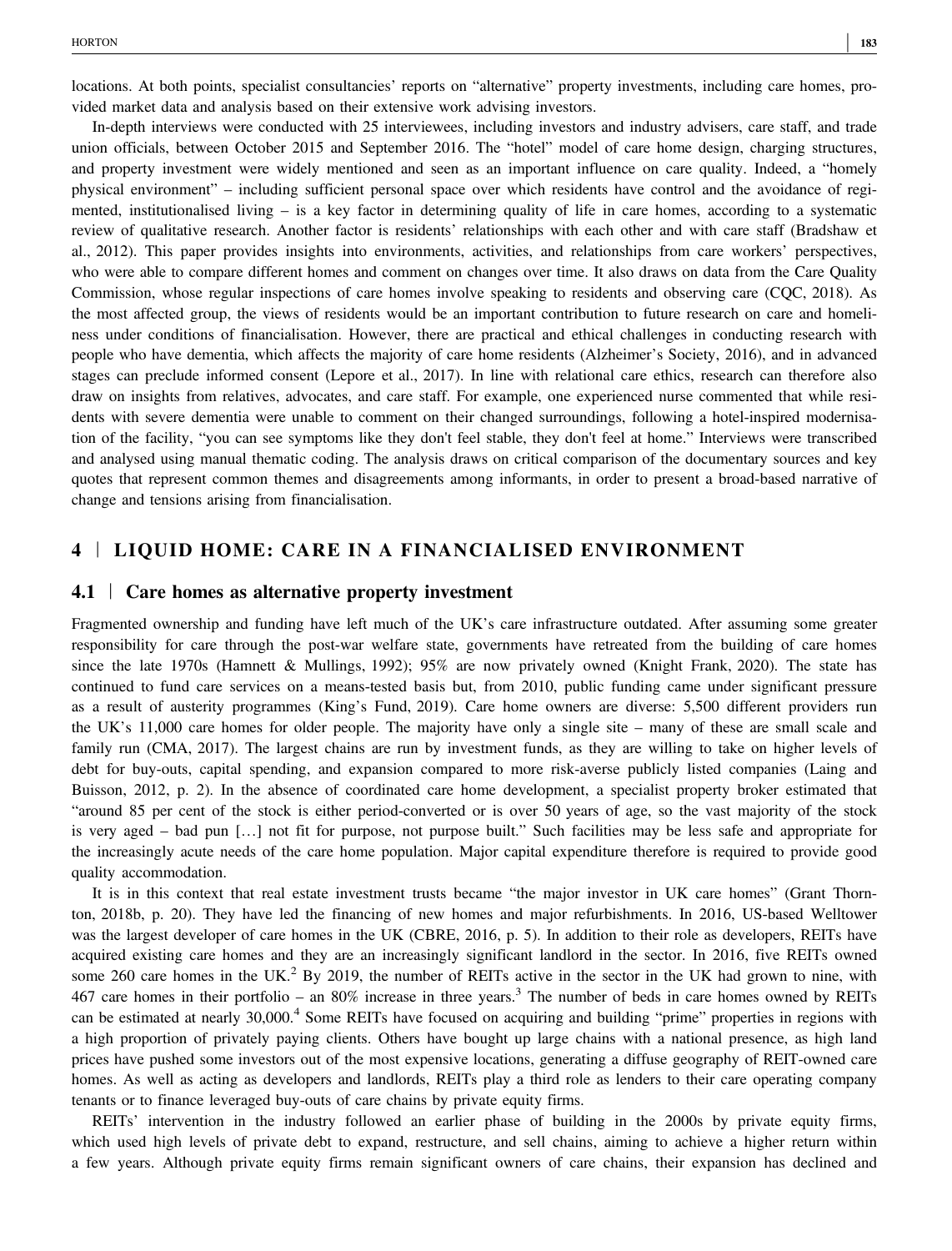several have sought to exit major investments as profits fell – affected by unsustainable debts and the global financial crisis, as well as austerity and higher minimum wages (Horton, 2019). Meanwhile, amid strong demand for real estate investments and rising property values, REITs were able to raise cheaper capital by issuing shares rather than borrowing. Whereas private equity funds tend to lock in investors' capital for approximately five years, REITs have the advantage of offering both short-term flexibility via highly liquid shares and "future-proofed" dividends from decadeslong leases. To explain the rise of REITs in financing care home development or refurbishment, an employee emphasised their specialist knowledge of the care sector, their ability to cover a greater proportion of costs than banks, and crucially their cheaper cost of capital:

Private equity capital is too expensive – trying to get a 20% return into a building like this doesn't work. Banks are not supposed to do this job – they can [offer] 50–60% loan-to-value, so who puts in the other 35– 45% of the costs? There's a lot of capital that needs to go into [building or] refurbishing these properties and there's just no one else to do it other than really the REITs. [There are] pension and insurance funds who've got a lower return expectation, but a lot of the UK insurers or pension funds don't have a dedicated team that does healthcare real estate.

The expansion of REITs reflects strong demand for property investment underpinned by vast pension funds and international capital, particularly from the USA (investor; Savills, 2020). UK regulation governing international REITs' activities was relaxed in 2012 and US REITs accounted for 46% of major UK care home transactions from 2013 to 2015 (Peart, 2018). Demand has spread beyond traditional commercial real estate to "alternative" sectors including care homes, hotels, and student accommodation: they were expected to provide consistent, countercyclical returns, based on longer leases than those of other commercial tenants, with rents indexed to inflation or rising automatically (Savills, 2017). In 2017, 28% of commercial property investment in the UK went into alternative property, including 8% to healthcare (Knight Frank, 2018a). As an illustration, in 2019, Impact REIT leased four care homes with annual rent rises of up to 4% (Impact Healthcare REIT, 2019). Together these factors generated high returns. For example, Target, which is based in the tax haven of Jersey, offered investors a 35% return over 2014–2017 (City Wire, 2017). "Healthcare property" – which includes care homes, as well as other private medical facilities and nurseries – outperformed all other UK property investments from 2016 to 2018 (Knight Frank, 2019a).

#### 4.2 <sup>|</sup> Hotel‐like design and ideas of home

Investor priorities contribute to the production of a specific built environment for care in financialised chains. Investors categorise care homes as a subsector of commercial real estate alongside hotels, rendering them comparable to other properties and calculable as investments. This categorisation is common in property industry publications (e.g., Knight Frank, 2019b; Savills, 2020). As one established investor, who was asked why care work is low paid, said:

Very simple … There is a very small proportion of the market prepared to pay, say, 1.5 times minimum wage for a superior service. Same applies in the hotel, which it is after all a variant of. Interviewer: That's an interesting analogy. Care staff say that it's not really like a hotel.

Investor: But it is, to a very large extent – just needs a bit more care for the inmates.

This categorisation helps to reduce investors' sense of risk by offering an alternative use for the space: if profits fall too low in residential care, some homes – the newer "Holiday Inn Express-type unit [...] could be converted into low end hotels [or] student accommodation." Space is thus standardised and made convertible. Care company marketing materials likewise emphasise that facilities are "hotel‐like" or "hotel‐standard" (e.g., Brighterkind, n.d.). There is no sense of the particularity of place or the material and relational character of home. Care staff noted the discrepancy between care home residents and the transience and mobility of hotel visitors (see also Nowicki et al., 2019):

They [company management] like it to be 'hotel‐like' and they don't realise that the elderly people want to be in their own home, not in a hotel‐like place, because a hotel‐like place is not a home‐like environment … What do you do in a hotel? You only sleep there, then you go out and sight-see, so if the elderly comes in a hotel-like place, that is not their home.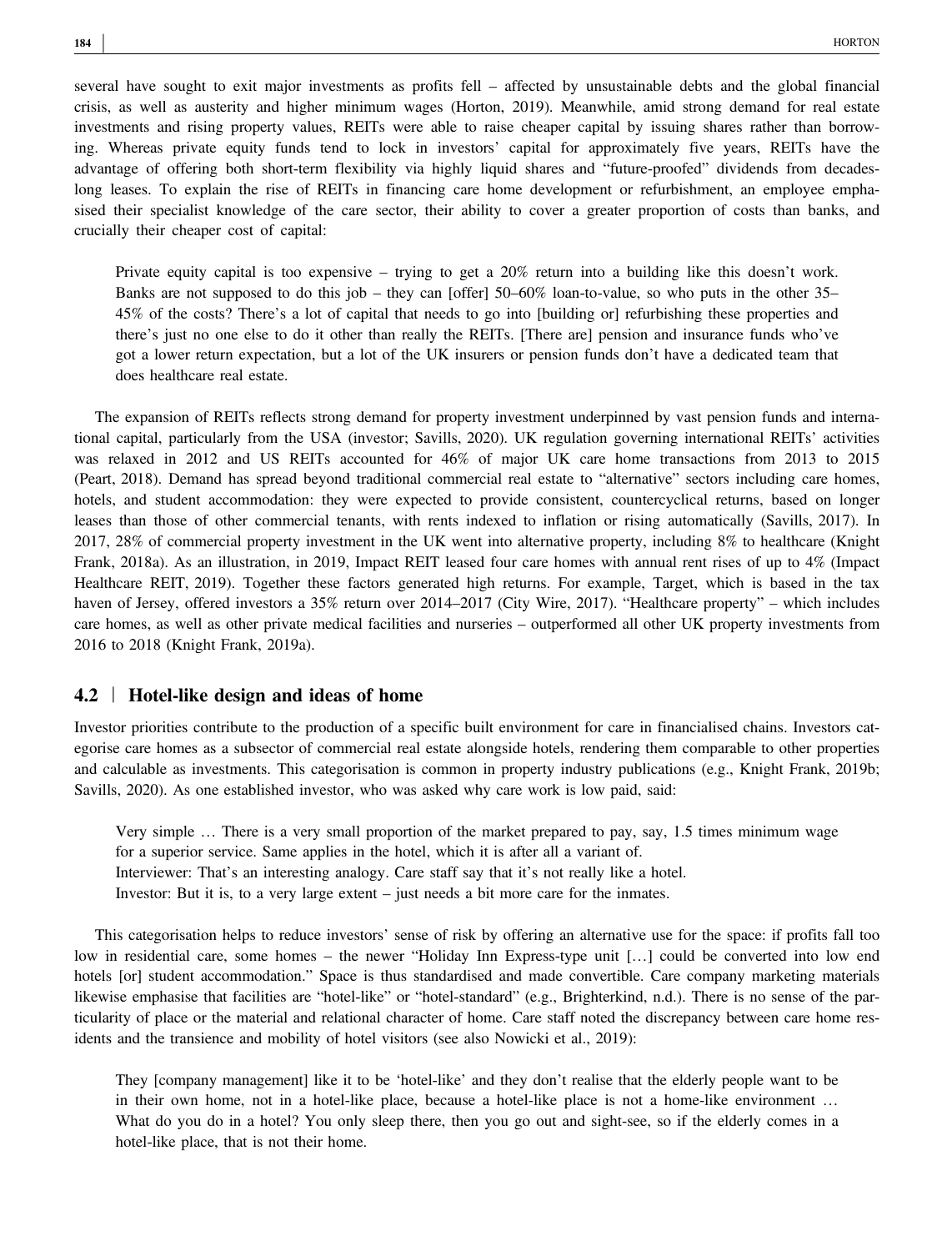In addition to calculability, the design of financialised homes tends to be more driven by concern for profitability, with less consultation of staff and service users, compared to non‐profit and public sector homes (Buse et al., 2017). This manifests in a focus on individual clients and their private rooms: new facilities were said to have a more atomised feel, as if residents "had a room in a hotel, rather than a home" (former carer). The rationalisation of space enables the maximisation of returns from a larger number of residents. Indeed, other researchers have found that market pressures in private homes can lead to reduced outdoor and shared spaces (Kenkmann et al., 2017). The emphasis on the individual detracts from concern for relationships between residents, staff, and the wider community, which – from the perspective of care ethics – are vital to interdependent subjects. Design also tends to follow abstract templates, rather than responding to the embodied needs of residents and the situated knowledge of staff. For example, a new facility built by a company under private equity control had four wings accommodating 15 people each; staff described the homogeneity of design as disorientating for residents with dementia: "It was hard for some of the residents to know where they should be. Their wings weren't distinctive enough, so that they knew they were in the right place." Staff had been consulted on the design and suggested that each of the wings be painted a different colour, but their views were ignored: "We all put forward lots of ideas about how these four new wings […] would look. But in the end they all looked the same anyway" (former carer). In this context, extra labour is required by residents and workers to create a sense of place and home.

Financialised chains focus on attracting new clients, such that space and resources are directed towards marketing and visitors, rather than residents and care workers. One senior corporate figure discussed the importance of technological upgrades such as fall sensors, but some changes did not appear to reflect the priorities of residents; for example, he mentioned installing broadband to satisfy younger relatives who were visiting residents: "Why should you not have that in a care home, if you have it in a hotel?" Care staff and other informants expressed some frustration with spending on inappropriate equipment and facilities, like the cinemas mentioned above or new furniture that was attractive but required more work to keep clean. While financialised providers have devoted resources to these upgrades, they have exerted strong downward pressures on labour costs, contributing to a 30% wage differential between the private and public sectors (Skills for Care, 2015, p. 63), as exemplified by the cuts mentioned in this paper's opening quotation (and see Horton, 2019). Such decisions can exacerbate staff turnover and shortages, which are acute in the sector (ONS, 2017; Skills for Care, 2016) and require additional effort by staff and residents to form the relationships that underpin care. Upgraded environments therefore do not guarantee, and may even come at the expense of, good care. For example, in one region, care services were privatised and new homes built by a private equity‐owned company; after new contracts were introduced with significant cuts to pay and benefits, many staff left, vacancies rose and one informant reported this experience:

On Father's Day this year I think it was, relatives were turning up to visit people in the home and only one person had turned up for work. And there were people in bed, still not washed or anything, and [the carer] was in tears.

Beyond these acute lapses, care standards can also come under pressure as a result of investors seeking to increase profitability through economies of scale, particularly in staffing: "The economics of a small care home are clearly inferior to the economics of a 60 or 70 or 80 bed home." Whereas the average care home has 40 residents (CMA, 2017, p. 35), industry analysis suggests that homes with between 80 and 99 beds are most profitable (Knight Frank, 2015, p. 10). Under financial pressure from investors and creditors, austerity, and regulatory costs, this is contributing to a significant scaling up of care homes by the large chains (Grant Thornton, 2018a). In terms of the number of residents, "new homes that opened [in 2017–18] were double the size of those that closed" (Knight Frank, 2018b, p. 3). However, care staff said that "it's very hard in a 60‐bed care home to get to know the people as well as in a 30‐bed care home." Larger care homes can thus place strains on caring relationships and a sense of community. Indeed, this trend is associated with lower care quality: 89% of homes with up to ten beds were rated good or outstanding by the regulator, whereas only 65% of those with 50 or more residents met these standards and did not require improvement (CQC, 2017, pp. 19–20). As the head of the care regulator warned, scaling up works "against the person‐centred, homely feel and the ability of a manager to be on top of what needs to be done throughout his or her service in the way that we see in some of the smaller services;" she warned of "the luxury end of the market, focusing on presentation, of what looks good, as oppose to focusing on what is even more important, which is how it feels" (Corder, 2016). In summary, the hotel-like care home is the product of investors' categorisation of care homes as a type of calculable, convertible space geared towards profitability through the rationalisation of space and reduced staffing costs, rather than co-produced, distinctive places that support relationships and a sense of home.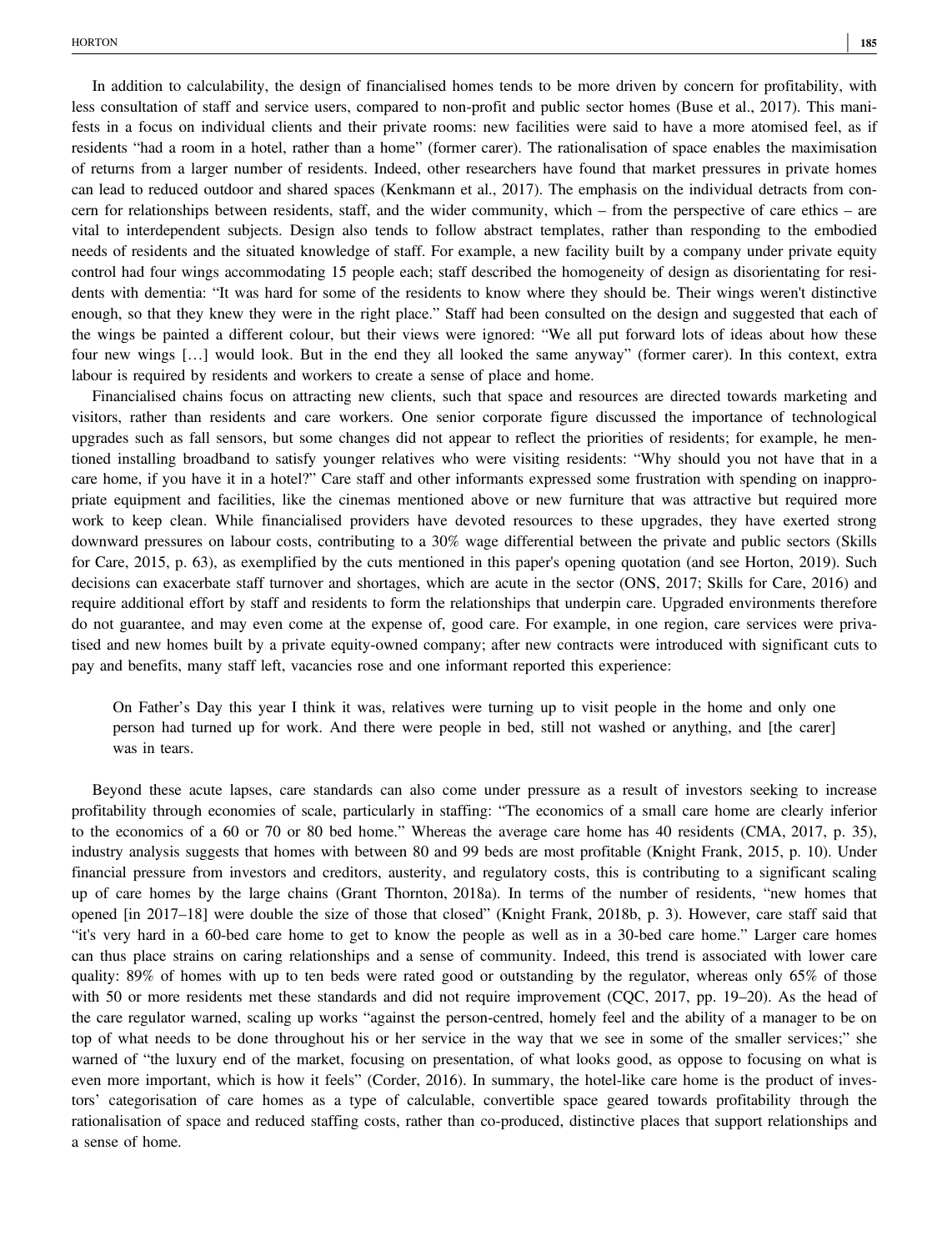# 4.3 <sup>|</sup> "Hotel costs," exclusion, and eviction

While the quality of care offered to residents in hotel-like care homes often falls short, a significant number of older people are denied access to these homes altogether. Exclusion is generated both by high "hotel costs" in care homes and by uneven geographies of investment in care.

The framing of care homes as hotels influences the pricing of services, with implications for access to care. Costs for accommodation and food in a care home are commonly referred to in the sector as "hotel costs" (King's Fund, 2006), separate from the costs of care services. As real estate values have risen sharply in parts of the UK, investors have sought to tap into clients' residential property wealth by charging premium hotel costs. This revenue helps to cover high land prices paid for care home sites and to achieve investors' desired return. Effectively, investors are leveraging the vulnerability, immobility, and relationships that tie residents to particular places: care is embedded rather than liquid. Fee revenue is most lucrative in the case of privately paying residents, and investors have become increasingly focused on this market. For example, Ventas REIT has aimed to have 90% self-funding residents, compared to the sector average of 40% (property broker). As a result, those without personal or family wealth face exclusion from the new generation of care homes: the financialised model is not responsive to widely distributed needs for care. Nearby alternatives may be lacking. As one employee in a private‐equity‐owned home explained:

We're only accepting as much as we can private paying residents, or that can reach our rate [of £75,000 per year]. […] The company goal is to be privately funded residents really. […] When we assess [potential residents], we will see the funding. If they are social services[-funded], they will be offered that we have a lifestyle choice fee, that if you come in this home, this is our rate … so can you meet the fee or can you not?

The exclusionary cost of care can therefore result in under‐occupied homes (Laing Buisson, 2018) even as the elderly population grows. This "underperformance" further threatens the stability of the care sector. Moreover, it contributes to under-provision: an estimated one in seven older people in the UK has unmet care needs (Age UK, 2019).

Investor imperatives can also result in the de facto eviction of residents in at least three scenarios. First, residents of some homes can be forced to leave if they become unable to pay the fees, according to this informant:

When their funds finish – say for example, they have sold their house and [have] no more money, social services will come in [to pay for the care]. We don't kick people out because they're just social services[-funded]. [...] There are some homes that do that, and I think it's horrible.

Second, homes have been strategically closed where local wealth is not sufficient to supply the desired proportion of privately paying residents. One investor in a major care chain explained that they were heavily focused on raising the share of privately paying clients; this required closing "homes which cannot go above say 20 per cent private mix given the local area […] We've always got to churn the estate […] to make sure you put in at the top and sort of slice off the bottom." Third, home closure can occur as a result of financial difficulties that arise from risky investor practices. The most dramatic crisis in the sector came with the collapse of the major chain Southern Cross in 2011: its properties had been sold off, leaving care homes with rising rent bills (Horton, 2019). As financial pressures had mounted, the company had cut spending on the physical environment, to the extent that several homes that had been "run down to rack and ruin" were shut by the regulator, and their residents forced to relocate (former carer). Closures have continued, notably in the struggling investor‐ owned Four Seasons chain (Plimmer, 2019a). These have contributed to the development of "care deserts" – local areas with insufficient care provision – in the East, North East, and South West of England (Age UK, 2019, p. 23).

Through care home closures, financialisation can effectively lead to the eviction of some of the most vulnerable members of society. Research has found "significant" and "inevitable" distress among residents during care home closures, who experienced a sense of confusion, sadness, and loss, while staff faced stress linked to uncertainty about their jobs (Glasby et al., 2019). Home closures can destroy relationships among carers and residents based in particular homes and require additional effort to form connections in new settings; they may place strain on relatives and friends if residents move to a new home at a greater distance from their community; and the relocation of services can require care staff to commute longer distances (union officials). Ethics of care strongly value relationships, which are situated in place, and recognise interpersonal knowledge as important to good care. Yet where financialisation drives closures, relatively mobile capital induces a forced mobility among less powerful actors. The distribution of revenues to investors and creditors is prioritised over redistribution to support those needing care, based on relations of interdependence and responsibility.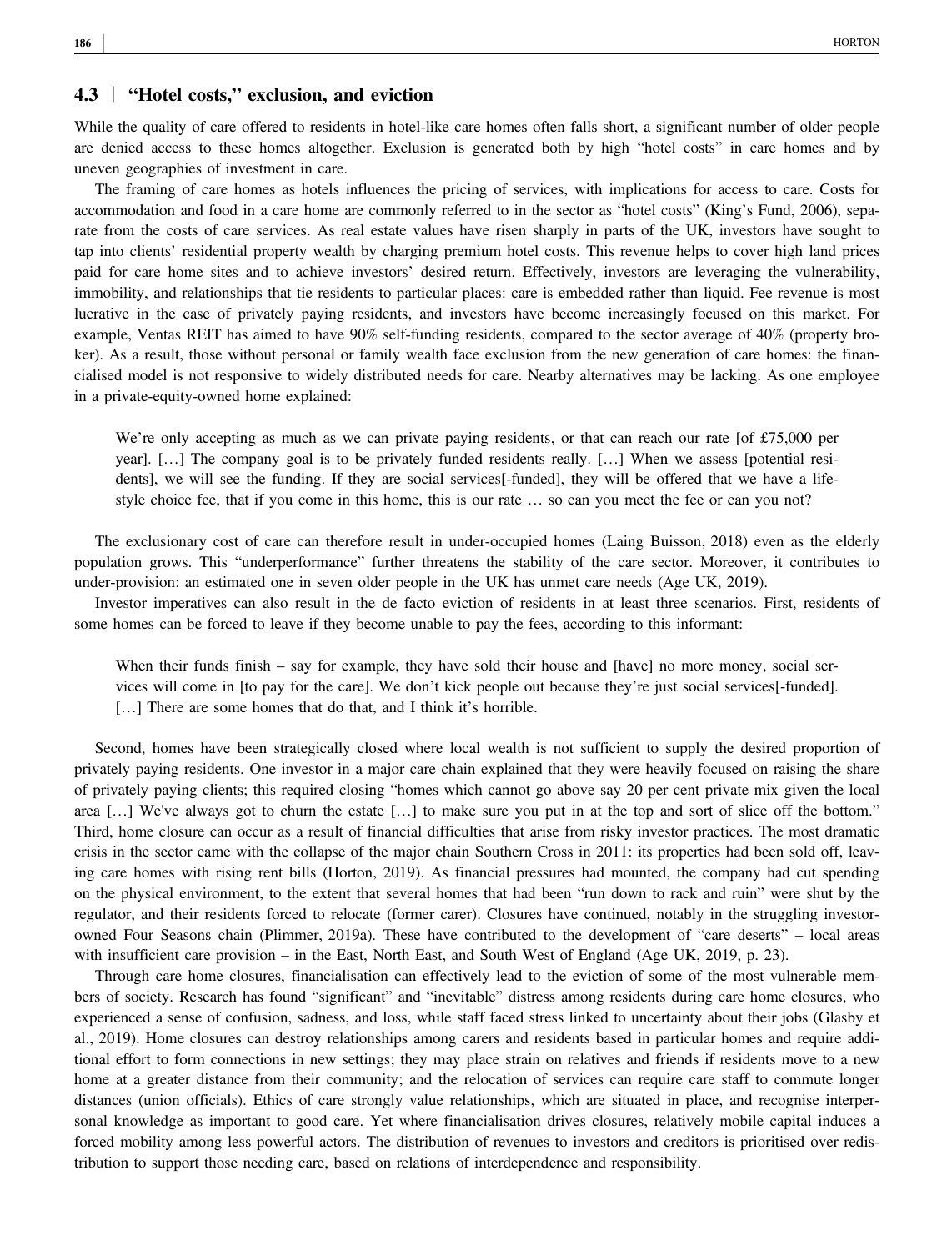#### 4.4 | REIT risks: rents, asset values, and debt

Despite REITs' promise of low‐risk financing for care infrastructure, there are several ways in which this model of funding care home development could jeopardise the homes of a large number of elderly people. First, REITs have tended to charge care homes substantially higher rents than other landlords, which reflects not only the cost of new developments, but critically, investors' expectations of strong returns. As one property specialist described:

[REITs] are just, frankly, they are property companies that lease out care facilities and operators pay them a rent, it's no different. What is different is their tax treatment, and what is different is their rent tends to be higher – they need to get a high return to their investors [...] Probably broadly 15–20 per cent higher than [...] what we think is a market rent.

REITs' leases typically include annual, mechanical, upward‐only rent reviews, which gives operators limited flexibility if they hit difficulties (former investor). Relatedly, care homes renting from REITs often pay a larger proportion of their profit as rent. While a care home operator would expect to have a profit of  $1.7\times$  its rental costs, for a REIT this typically drops to 1.4× (Grant Thornton, 2014), which one informant said was "a slight concern." Among US REITs operating in the UK, the ratios can be even lower (1.1×) (Knight Frank, 2016, p. 5), which one industry figure said would suggest a high level of risk. High rental costs drive care companies' efforts to maximise the hotel costs that they charge residents, deepening inequalities of access, while diverting resources away from residents and staff.

In addition to returns from high rents, investors in REITs can benefit from capital gains as real estate assets rise in value. Portfolios are typically revalued twice a year and increases tend to be reflected in the share price. These arrangements can contribute to asset price inflation. Among UK care homes, highly capitalised REITs engaged in a "buying frenzy" in the early 2010s, acquiring homes at "ridiculously high" multiples of the companies' earning that would not have been possible if capital costs were higher, according to one investment professional. He summed up the approach of most REITs as: "Buy it, don't care how much you have to pay for it, just show me the rent, lovely, bosh, done." By 2014–2015, property investors observed that US REITs acted as "the primary driver of increasing values in prime healthcare assets [including care homes]" in the UK (JLL, 2016). Where property assets are leveraged, debt imposes higher costs on care operators and potentially puts the sector at risk in a downturn.

REITs may also lend to their tenant care companies, and some of these debts have proven unsustainable. For example, the American REIT HCP has been a major lender to leading UK care companies HC‐One and Four Seasons. For the private equity buy-out of Four Seasons in 2012, HCP provided £136.8 million in debt financing, with a costly annual interest rate of over 12% for the 8‐year term of the loan. However, Four Seasons struggled under its huge debt burden, and in 2017, HCP sold on this debt for £53.8 million less than its initial commitment, representing a huge loss (PR Newswire, 2017). Overall, treating care homes as liquid financial assets and residents as a source of revenues to be maximised generates more exclusionary, risk‐laden landscapes of care. Risks relating to high rents, extraction based on asset price inflation and excessive debts suggest a need for caution in drawing too strong a distinction between "purely speculative" private equity activities and the longer‐term investment of REITs (Wijburg et al., 2018).

# 5 | CONCLUSIONS

This paper has traced the influence of investors, especially real estate investment funds, on a process of "hotel-ification" that runs through the market categorisation, design, and charging structure of care homes. Specific built forms are produced for maximum revenue generation from relatively wealthy, short-term residents, while the option to convert the space into related categories of accommodation is retained. Efforts to generate these forms of "liquid home" have several implications for economic geography, urban studies, and scholarship on care. These are identified by pairing the explanatory power of financialisation with the normative framework of care ethics.

First, the standardisation of developments challenges claims of increasing policy- and data-driven personalisation, and instead appears to be evidence of the mass production of space by "Taylorist finance" (Martin et al., 2008). Similar rationales and aesthetics are detectable in purpose-built student accommodation and "co-living" developments that target young, professional urban renters (Harris & Nowicki, 2020; Hubbard, 2009), as well as in new "supersized," "rooming-house" style developments for short-term rentals through platforms such as Airbnb (Alexander, 2018). Theories of care and home provide vital tools for critique, recognising the importance of embedded relationships and responsiveness to embodied needs, including through the built environment (Imrie & Kullman, 2016).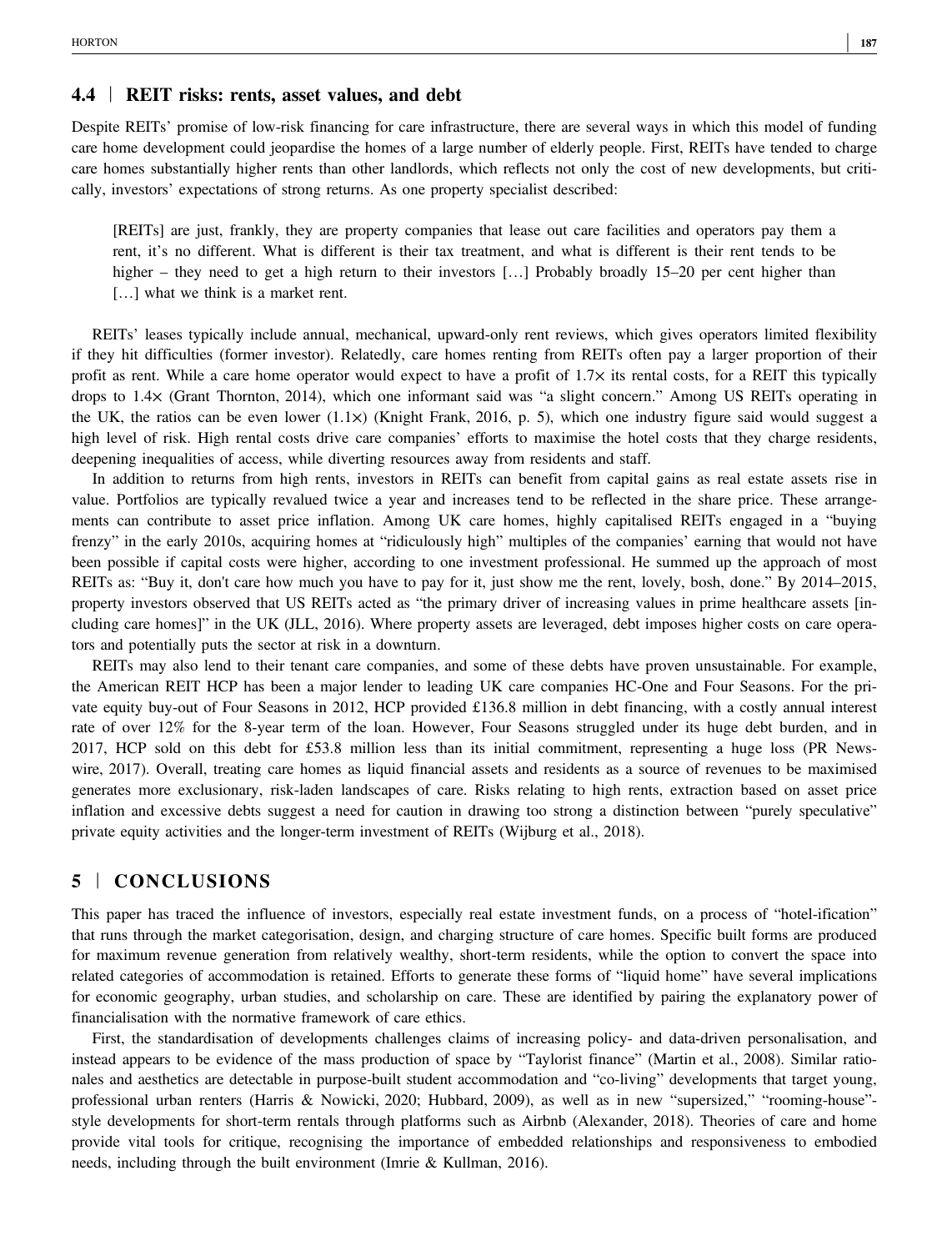Second, standardising real estate assets reduces the work required to transform them into comparable, liquid financial assets (Crosby & Henneberry, 2016; Guironnet et al., 2015). The work of mediating between markets and particular places is shifted to those who use the spaces, who then have to do more to transform them into homely places reflecting particular needs, and to compensate for a loss of features that can support relationships, such as shared spaces. Further research is needed into how residents, relatives, and workers perform the work of making homes and forging relationships within hotel-ified, liquid real estate. How do caring relations and reproductive labour reverse or challenge the process of marketisation at different scales?

Third, these liquid spaces are designed for liquid populations, who are transient and able to pay higher rates than can generally be charged on a longer-term basis. Such exclusivity runs counter to interdependence and responsiveness to need, which are prioritised by ethics of care. It results partly from a lack of state intervention to ensure sustainable, geographically even care services. While UK governments have created favourable regulation for REITs and encouraged privatisation of care services, policy has tended to limit public intervention in care, including active support for financialisation (Horton, 2019). This weak relationship with the state hinders REITs' capacity to finance the large‐scale public–private development projects seen elsewhere, where governments have exercised at least some degree of influence over plans, even if state agendas often closely match those of investors (Wijburg, 2019; Wijburg et al., 2018). Leaving real estate investors to govern care home development with virtually no democratic oversight gives rise to even more investor-oriented, exclusionary outcomes. These outcomes also reflect the particular vulnerability and constrained agency of those using, and working in, care services.

However, the fundamental illiquidity of residents, caring relationships, and situated real estate generates instabilities and constrains financialisation. Over recent years, efforts to find buyers for each of the four major care chains – even the most profitable – have failed. From early 2020, COVID‐19 hit the sector: the planned sale of Barchester care to Welltower REIT for £2.5 billion collapsed; care home REITs' share prices plummeted and credit ratings agencies issued negative outlooks for the debts of several (Daly, 2020; Flynn, 2020; Plimmer, 2019b). Others appeared more stable and continued to pay out to investors: in April 2020, Target REIT reported that "confirmed or suspected cases of COVID‐19 have increased, though still represent residents occupying fewer than 5% of the portfolio's beds," and announced that – underpinned by rising rents and property values – it was increasing shareholder dividends, with investors expected to receive a 6.3% return for the year (Target, 2020). Across the sector, however, protection of vulnerable residents and carers was gravely inadequate (Mitchell, 2020; ONS, 2020).

A new approach to care policy and politics is needed urgently. This research shows that space for care is a crucial part of the agenda. To provide good homes and jobs, secure long‐term land tenure on an affordable basis is essential for care homes. Care facilities also need sustainable financing for capital expenditure on new developments and major refurbishments. Land and finance must be available to care providers, such as cooperatives, that operate without high-risk gambles on financial markets. These needs are opposed to recent trends of austerity, privatisation of public land at market rates, and financialised real estate ownership (Christophers, 2018). Instead, collective investment in spaces of care and support for carers should be at the heart of efforts to recover from the impacts of COVID‐19. Progressively funded spending in this sector would not only expand access to quality care. It would also create good, low-carbon jobs, contributing to a "green recovery." In 2016, it was estimated that a 2% increase in public spending on care in the UK would lead to GDP growth of nearly 7% through boosting employment, incomes, and demand (De Henau et al., 2016). Spending on care supports both workers within "global care chains" and local foundational economies as an alternative to "grand, city-centre based strategies that hope to 'trickle down' to those on the geographic and demographic periphery" (Powell et al., 2017). However, democratic control of spaces of care presents particular challenges given the health conditions and short lengths of stay of many residents. The ownership, governance, design, and work of spaces for personal and nursing care therefore require genuine co-production (Hatcher, 2019), involving residents, relatives, workers, the wider community, and local government. In line with care ethics, this reflects a more distributed concept of agency, grounded in interdependence.

#### ACKNOWLEDGEMENTS

I would like to thank Jenny Robinson, Andrew Barry, Vincent Guermond, and seminar participants at CURDS, Cardiff and Nottingham University for their helpful comments on drafts of this paper, as well as three anonymous reviewers and Professor Colin McFarlane for their thoughtful guidance.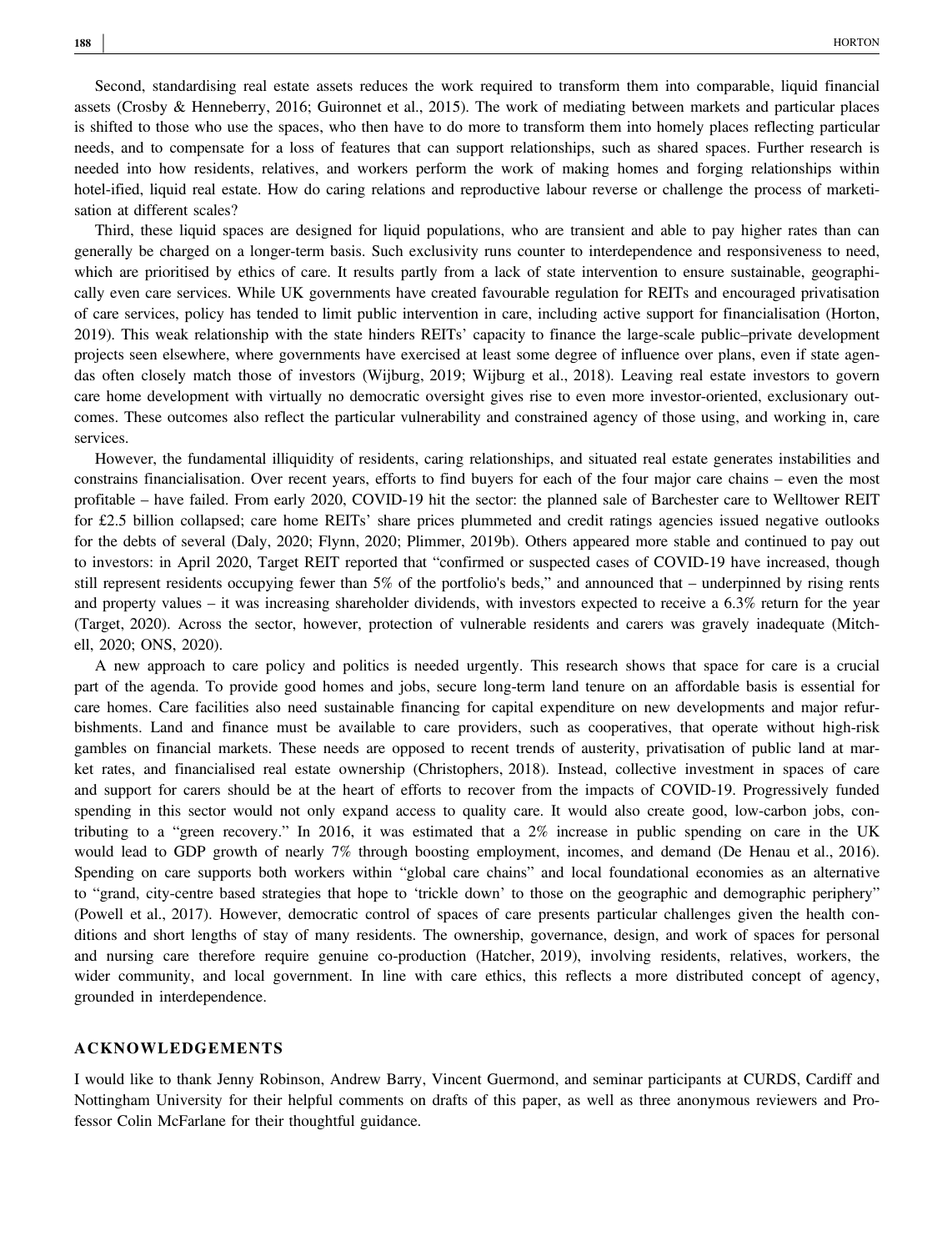#### DATA AVAILABILITY STATEMENT

Except for publicly available sources cited in the paper, data are confidential to protect the identities of anonymised interviewees.

## ORCID

Amy Horton https://orcid.org/0000-0001-5798-9620

#### ENDNOTES

- <sup>1</sup> The company revised most of the job descriptions, and staff were given a choice between re-employment on inferior terms and conditions or voluntary redundancy.
- <sup>2</sup> Author's calculation based on REIT portfolio details (American Healthcare Investors, 2016; HCP, 2016; Target Healthcare REIT, 2016; Ventas, 2016; Welltower, 2016).
- <sup>3</sup> Author's calculation based on REIT portfolio details (American Healthcare Investors, 2019; HCP, 2019; Impact REIT UK, 2019; LXI REIT, 2019; Omega Healthcare, 2019; Peart, 2019; Target Healthcare REIT, 2019; Ventas, 2019; Welltower, 2019).

 $4$  Based on 467  $\times$  60, the average size of a new home (Knight Frank, 2018a).

#### REFERENCES

- Age UK (2019). Care deserts. London, UK. Retrieved from [https://www.ageuk.org.uk/globalassets/age](https://www.ageuk.org.uk/globalassets/age-uk/documents/reports-and-publications/reports-and-briefings/care--support/care-deserts---age-uk-report.pdf)-uk/documents/reports-and-publications/ reports‐and‐[briefings/care](https://www.ageuk.org.uk/globalassets/age-uk/documents/reports-and-publications/reports-and-briefings/care--support/care-deserts---age-uk-report.pdf)‐‐support/care‐deserts‐‐‐age‐uk‐report.pdf
- Alexander, J. (2018). Domesticity on-demand: The architectural and urban implications of Airbnb in Melbourne, Australia. Urban Science, 2, 88– 98.<https://doi.org/10.3390/urbansci2030088>
- Alzheimer's Society (2016). Fix dementia care: NHS and care homes. London, UK. Retrieved from [https://www.alzheimers.org.uk/sites/default/f](https://www.alzheimers.org.uk/sites/default/files/migrate/downloads/fix_dementia_care_nhs_and_care_homes_report.pdf) [iles/migrate/downloads/fix\\_dementia\\_care\\_nhs\\_and\\_care\\_homes\\_report.pdf](https://www.alzheimers.org.uk/sites/default/files/migrate/downloads/fix_dementia_care_nhs_and_care_homes_report.pdf)
- American Healthcare Investors. (2016). UK Senior Housing Portfolio. Retrieved from [http://www.americanhealthcareinvestors.com/property/uk](http://www.americanhealthcareinvestors.com/property/uk-senior-housing-portfolio)senior‐housing‐[portfolio](http://www.americanhealthcareinvestors.com/property/uk-senior-housing-portfolio)
- American Healthcare Investors. (2019). UK Senior Housing Portfolio. Retrieved from [https://www.ahinvestors.com/property/uk](https://www.ahinvestors.com/property/uk-senior-housing-portfolio%250A)-senior-housing[portfolio%0A](https://www.ahinvestors.com/property/uk-senior-housing-portfolio%250A)
- Blunt, A., & Dowling, R. (2006). Home. London, UK : Routledge.
- Bradshaw, S. A., Playford, E. D., & Riazi, A. (2012). Living well in care homes: A systematic review of qualitative studies. Age and Ageing, 41, 429–440.<https://doi.org/10.1093/ageing/afs069>
- Brighterkind (n.d.). Broadway Halls care home. Wilmslow, UK. Retrieved from [https://www.brighterkind.com/file/2373/download?token=](https://www.brighterkind.com/file/2373/download?token=7Z5znzWR) [7Z5znzWR](https://www.brighterkind.com/file/2373/download?token=7Z5znzWR)
- Bromley, E. (2012). Building patient-centeredness: Hospital design as an interpretive act. Social Science & Medicine, 75, 1057-1066. [https://doi.](https://doi.org/10.1016/J.SOCSCIMED.2012.04.037) [org/10.1016/J.SOCSCIMED.2012.04.037](https://doi.org/10.1016/J.SOCSCIMED.2012.04.037)
- Burns, D., Cowie, L., Earle, J., Folkman, P., Froud, J., Hyde, P., ... Williams, K. (2016). Where does the money go? Financialised chains and the crisis in residential care. Manchester, UK: CRESC.
- Buse, C., Nettleton, S., Martin, D., & Twigg, J. (2017). Imagined bodies: Architects and their constructions of later life. Ageing and Society, 37, 1435–1457.<https://doi.org/10.1017/S0144686X16000362>
- Callon, M., & Muniesa, F. (2005). Peripheral vision. Organization Studies, 26, 1229–1250.<https://doi.org/10.1177/0170840605056393>
- CBRE. (2016). Specialist markets march to the mainstream. London, UK. Retrieved from [http://healthinvestorintel.com/media/1384/emea](http://healthinvestorintel.com/media/1384/emea-viewpoint-specialist-markets-march-to-the-mainstream-april-2016.pdf)‐view point‐specialist‐markets‐march‐to‐the‐[mainstream](http://healthinvestorintel.com/media/1384/emea-viewpoint-specialist-markets-march-to-the-mainstream-april-2016.pdf)‐april‐2016.pdf
- Christophers, B. (2018). The new enclosure: The appropriation of public land in Neoliberal Britain. London, UK: Verso.
- City Wire. (2017). Target Healthcare REIT (Ordinary Share) THRL. Retrieved from [http://citywire.co.uk/wealth\\_manager/investment](http://citywire.co.uk/wealth_manager/investment-trusts/investment-trust-factsheet.aspx?FundID=3738)-trusts/invest ment‐trust‐[factsheet.aspx?FundID=3738](http://citywire.co.uk/wealth_manager/investment-trusts/investment-trust-factsheet.aspx?FundID=3738)
- Clement, G. (1996). Care, autonomy, and justice: Feminism and the ethic of care. Boulder, CO: Westview Press.
- CMA. (2017). Care homes market study: Summary of final report. Retrieved from [https://www.gov.uk/government/publications/care](https://www.gov.uk/government/publications/care-homes-market-study-summary-of-final-report/care-homes-market-study-summary-of-final-report#fn:3)-homes-ma rket‐study‐summary‐of‐final‐report/care‐homes‐market‐study‐summary‐of‐final‐[report#fn:3](https://www.gov.uk/government/publications/care-homes-market-study-summary-of-final-report/care-homes-market-study-summary-of-final-report#fn:3)
- Corder, R. (2016). CQC chief tells operators of large luxury homes to focus on people-centred care. Care Home Professional, 5 May. [https://](https://www.carehomeprofessional.com/exclusive-cqc-chief-tells-operators-of-large-luxury-homes-to-focus-on-people-centred-care/) [www.carehomeprofessional.com/exclusive](https://www.carehomeprofessional.com/exclusive-cqc-chief-tells-operators-of-large-luxury-homes-to-focus-on-people-centred-care/)-cqc-chief-tells-operators-of-large-luxury-homes-to-focus-on-people-centred-care/
- CQC. (2017). The state of adult social care services 2014 to 2017. London, UK: Care Quality Commission. Retrieved from [https://www.cqc.org.](https://www.cqc.org.uk/sites/default/files/20170703_ASC_end_of_programme_FINAL2.pdf) [uk/sites/default/files/20170703\\_ASC\\_end\\_of\\_programme\\_FINAL2.pdf](https://www.cqc.org.uk/sites/default/files/20170703_ASC_end_of_programme_FINAL2.pdf)
- CQC. (2018). What we do on an inspection. Retrieved from [https://www.cqc.org.uk/what](https://www.cqc.org.uk/what-we-do/how-we-do-our-job/what-we-do-inspection)-we-do/how-we-do-our-job/what-we-do-inspection
- Crosby, N., & Henneberry, J. (2016). Financialisation, the valuation of investment property and the urban built environment in the UK. Urban Studies, 53, 1424–1441.<https://doi.org/10.1177/0042098015583229>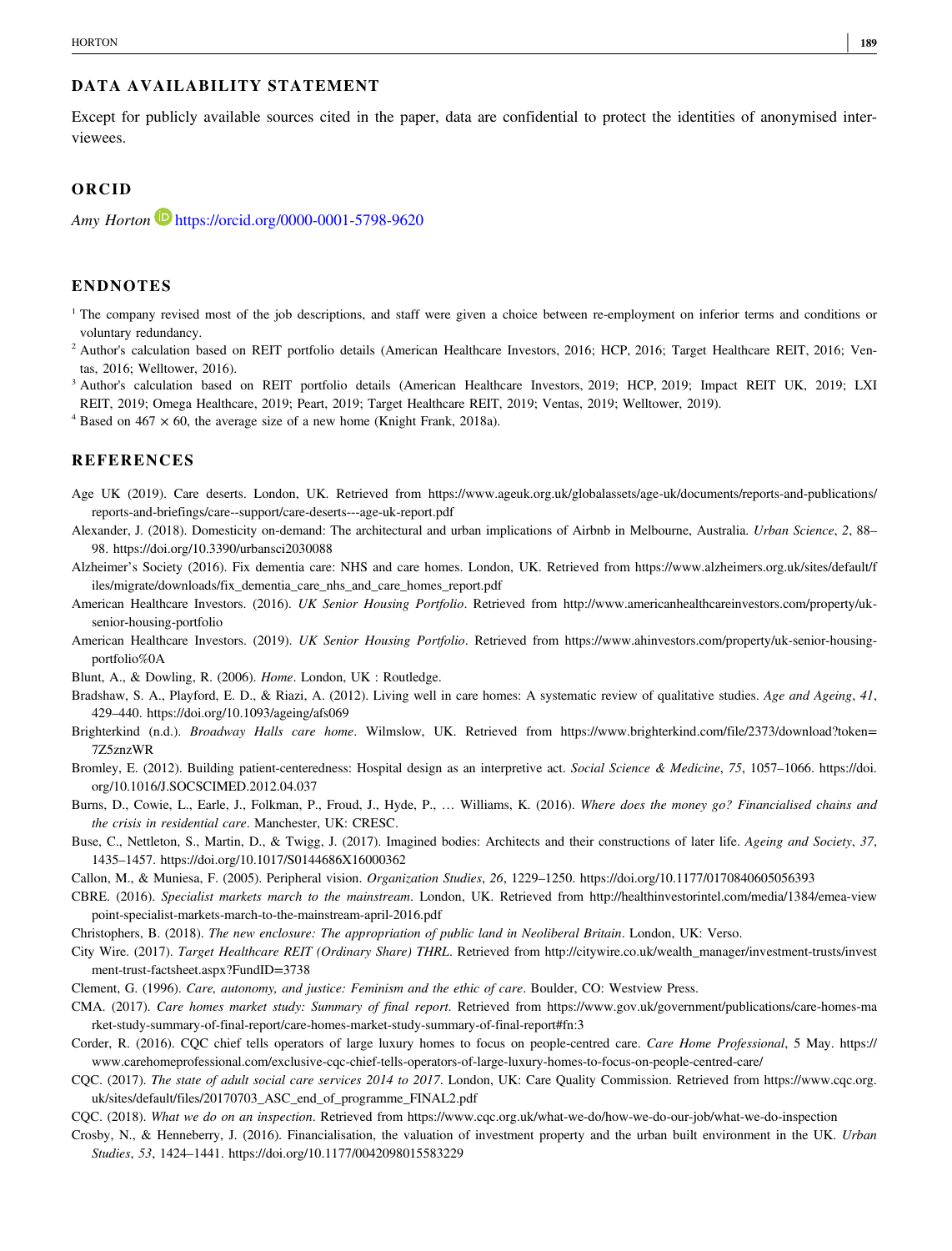Cushman & Wakefield (2019). Global Investment Atlas 2019. Chicago, IL.

- Daly, G. (2020, April 5). Welltower's £2.5bn bid for Barchester Healthcare topples down. The Sunday Times. Retrieved from [https://www.cush](https://www.cushmanwakefield.com/-/media/cw/global/insights/research/2020/2020-global-investmentatlas/2019-global-investment-atlas-cushman-wakefield.pdf?rev=696d5cafb8784a7faadc003fbe9fd4fb) manwakefield.com/‐[/media/cw/global/insights/research/2020/2020](https://www.cushmanwakefield.com/-/media/cw/global/insights/research/2020/2020-global-investmentatlas/2019-global-investment-atlas-cushman-wakefield.pdf?rev=696d5cafb8784a7faadc003fbe9fd4fb)‐global‐investmentatlas/2019‐global‐investment‐atlas‐cushman‐wakefield.pdf? [rev=696d5cafb8784a7faadc003fbe9fd4fb](https://www.cushmanwakefield.com/-/media/cw/global/insights/research/2020/2020-global-investmentatlas/2019-global-investment-atlas-cushman-wakefield.pdf?rev=696d5cafb8784a7faadc003fbe9fd4fb)
- De Henau, J., Himmelweit, S., Łapniewska, Z., & Perrons, D. (2016). Investing in the Care Economy: A gender analysis of employment stimulus in seven OECD countries. Brussels, Belgium: ITUC.
- Dyer, S., McDowell, L., & Batnitzky, A. (2008). Emotional labour/body work: The caring labours of migrants in the UK's National Health Service. Geoforum, 39, 2030–2038.<https://doi.org/10.1016/j.geoforum.2008.08.005>
- Fairhurst, E. (1999). Fitting a quart into a pint pot: Making space for older people in sheltered housing. In J. Hockey & T. Chapman (Eds.), Ideal homes? Social change and the experience of the home (pp. 96–107). London, UK: Routledge.
- Fields, D. (2017). Unwilling subjects of financialization. International Journal of Urban and Regional Research, 41, 588–603. [https://doi.org/10.](https://doi.org/10.1111/1468-2427.12519) 1111/1468‐[2427.12519](https://doi.org/10.1111/1468-2427.12519)
- Fields, D. (2018). Constructing a new asset class: Property-led financial accumulation after the crisis. Economic Geography, 94, 118–140. <https://doi.org/10.1080/00130095.2017.1397492>
- Fields, D., & Uffer, S. (2016). The financialisation of rental housing: A comparative analysis of New York City and Berlin. Urban Studies, 53, 1486–1502.<https://doi.org/10.1177/0042098014543704>
- Flynn, M. (2020, April 29). Moody's: COVID-19 will challenge REITs, but SNFs in better position than senior housing. Skilled Nursing News.
- Glasby, J., Allen, K., & Robinson, S. (2019). "A game of two halves?" Understanding the process and outcomes of English care home closures: Qualitative and quantitative perspectives. Social Policy & Administration, 53, 78–98.<https://doi.org/10.1111/spol.12412>
- Gotham, K. F. (2006). The secondary circuit of capital reconsidered: Globalization and the U.S. Real Estate Sector. American Journal of Sociology, 112, 231–275.<https://doi.org/10.1086/502695>
- Gotham, K. F. (2009). Creating liquidity out of spatial fixity: The secondary circuit of capital and the subprime mortgage crisis. International Journal of Urban and Regional Research, 33, 355–371. [https://doi.org/10.1111/j.1468](https://doi.org/10.1111/j.1468-2427.2009.00874.x)‐2427.2009.00874.x
- Grant Thornton (2014). Residential elderly care: UK sector review. London, UK. Retrieved from [https://www.grantthornton.co.uk/globalassets/1.](https://www.grantthornton.co.uk/globalassets/1.-member-firms/united-kingdom/pdf/publication/2014/private-residential-elderly-care-uk-sector-review.pdf)member-firms/united-[kingdom/pdf/publication/2014/private](https://www.grantthornton.co.uk/globalassets/1.-member-firms/united-kingdom/pdf/publication/2014/private-residential-elderly-care-uk-sector-review.pdf)-residential-elderly-care-uk-sector-review.pdf
- Grant Thornton (2018a). Care homes for the elderly: Where are we now? London, UK. Retrieved from [https://www.grantthornton.co.uk/globala](https://www.grantthornton.co.uk/globalassets/1.-member-firms/united-kingdom/pdf/documents/care-homes-for-the-elderly-where-are-we-now.pdf) ssets/1.-member-firms/united-[kingdom/pdf/documents/care](https://www.grantthornton.co.uk/globalassets/1.-member-firms/united-kingdom/pdf/documents/care-homes-for-the-elderly-where-are-we-now.pdf)-homes-for-the-elderly-where-are-we-now.pdf

Grant Thornton (2018b). REITs as a force for good. London, UK. Retrieved from [https://www.grantthornton.co.uk/globalassets/1.](https://www.grantthornton.co.uk/globalassets/1.-member-firms/united-kingdom/pdf/documents/reits-as-a-force-for-good-june-2018.pdf)-member-firms/ united‐[kingdom/pdf/documents/reits](https://www.grantthornton.co.uk/globalassets/1.-member-firms/united-kingdom/pdf/documents/reits-as-a-force-for-good-june-2018.pdf)‐as‐a‐force‐for‐good‐june‐2018.pdf

- Guironnet, A., Attuyer, K., & Halbert, L. (2015). Building cities on financial assets. Urban Studies, 53, 1442–1464. [https://doi.org/10.1177/](https://doi.org/10.1177/0042098015576474) [0042098015576474](https://doi.org/10.1177/0042098015576474)
- Halbert, L., & Attuyer, K. (2016). Introduction: The financialisation of urban production: Conditions, mediations and transformations. *Urban* Studies, 53, 1347–1361.<https://doi.org/10.1177/0042098016635420>
- Hale, T. (2014, January 25). The Reit answer for property investors? Financial Times.
- Hall, S. M. (2020). The personal is political: Feminist geographies of/in austerity. Geoforum, 110, 242-251. [https://doi.org/10.1016/j.geoforum.](https://doi.org/10.1016/j.geoforum.2018.04.010) [2018.04.010](https://doi.org/10.1016/j.geoforum.2018.04.010)
- Hamnett, C., & Mullings, B. (1992). A new consumption cleavage? The case of residential care for the elderly. *Environment and Planning A, 24,* 807–820.<https://doi.org/10.1068/a240807>
- Harris, E., & Nowicki, M. (2020). "GET SMALLER"? Emerging geographies of micro-living. Area, 52, 591-599. [https://doi.org/10.1111/area.](https://doi.org/10.1111/area.12625) [12625](https://doi.org/10.1111/area.12625)
- Haslam, C., Tsitsianis, N., Andersson, T., & Gleadle, P. (2015). Real Estate Investment Trusts (REITS): A new business model in the FTSE100. Accounting Forum, 39, 239–248.<https://doi.org/10.1016/j.accfor.2015.10.003>
- Hatcher, R. (2019). Co-production, social care and participatory democracy. Birmingham, UK: Health Campaigns Together.
- HCP. (2016). Property listing. Retrieved from https://s3-us-west-1.amazonaws.com/hcp-[inc/landing/1Q16\\_Property\\_Listing.xlsx](https://s3-us-west-1.amazonaws.com/hcp-inc/landing/1Q16_Property_Listing.xlsx)
- HCP. (2019). Senior Housing. Retrieved from [http://www.hcpi.com/portfolio](http://www.hcpi.com/portfolio-diversification/senior-housing)-diversification/senior-housing
- Held, V. (2005). The ethics of care: Personal, political, and global. Oxford, UK: Oxford University Press.
- Hofman, A., & Aalbers, M. B. (2019). A finance- and real estate-driven regime in the United Kingdom. Geoforum, 100, 89-100. [https://doi.org/](https://doi.org/10.1016/J.GEOFORUM.2019.02.014) [10.1016/J.GEOFORUM.2019.02.014](https://doi.org/10.1016/J.GEOFORUM.2019.02.014)
- hooks, B. (1990). Yearning: Race, gender, and cultural politics. Boston, MA: South End Press.
- Horton, A. (2019). Financialization and non-disposable women: Real estate, debt and labour in UK care homes. Environment and Planning A: Economy and Space.<https://doi.org/10.1177/0308518X19862580>
- Hubbard, P. (2009). Geographies of studentification and purpose-built student accommodation: Leading separate lives? Environment and Planning A: Economy and Space, 41, 1903–1923.<https://doi.org/10.1068/a4149>
- Hyde, P., Burns, D., Hassard, J., & Killett, A. (2014). Colonizing the aged body and the organization of later life. Organization Studies, 35, 1699–1717.<https://doi.org/10.1177/0170840614550735>
- Impact Healthcare REIT (2019). Acquisition. Retrieved from [https://www.impactreit.uk/acquisition](https://www.impactreit.uk/acquisition-4/)‐4/
- Impact REIT UK (2019). Our properties. Retrieved from [https://www.impactreit.uk/portfolio/our](https://www.impactreit.uk/portfolio/our-properties/)‐properties/
- Imrie, R., & Kullman, K. (2016). Designing with care and caring with design. In C. Bates, R. Imrie, & K. Kullman (Eds.), Care and design. Bodies, buildings, cities (pp. 1–17). Oxford, UK: Wiley Blackwell.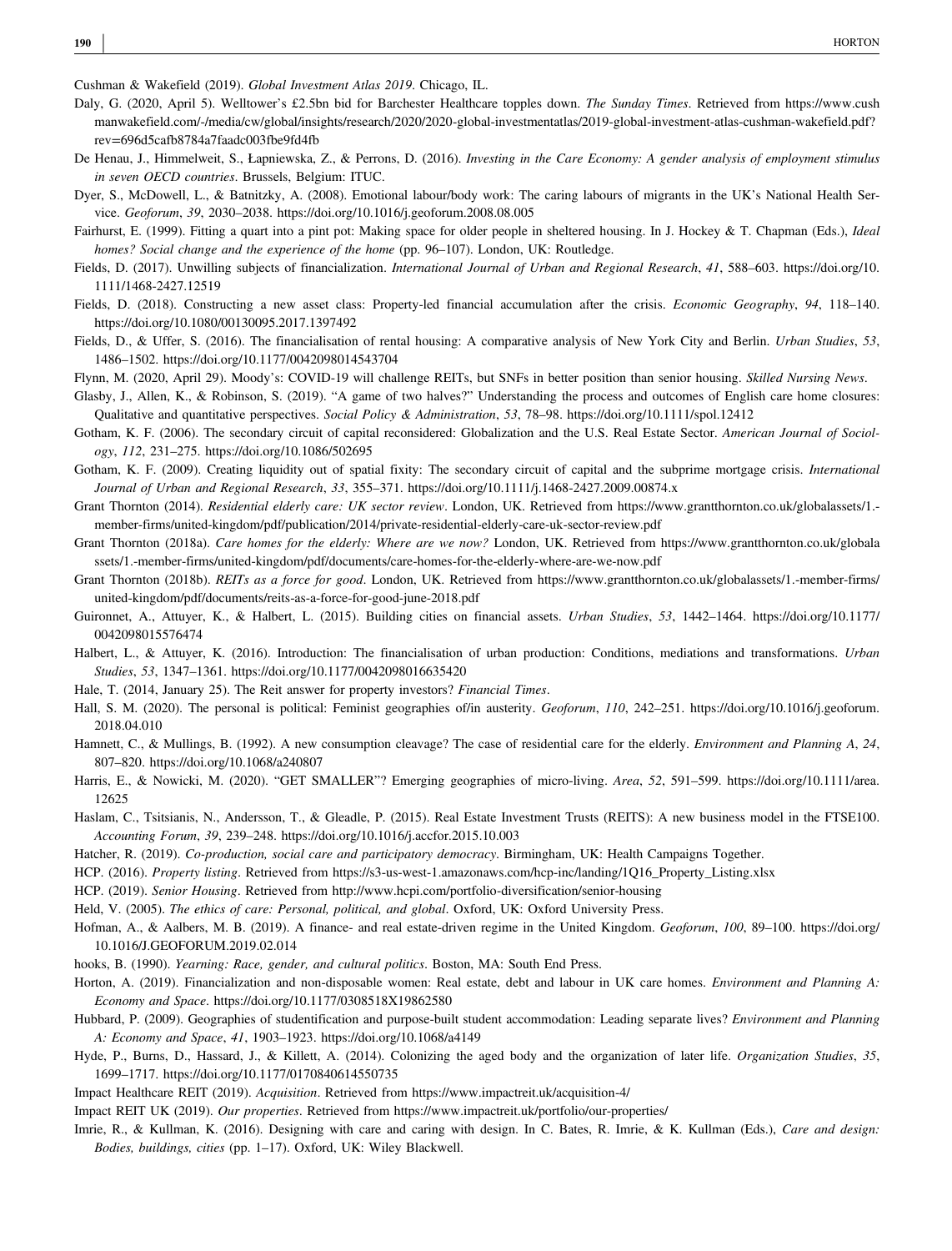- JLL. (2016). Alternatives in 2016. London, UK. http://www.jll.co.uk/united-kingdom/en-[gb/Research/JLLAlternatives2016.pdf?9e6d9989](http://www.jll.co.uk/united-kingdom/en-gb/Research/JLLAlternatives2016.pdf?9e6d9989-933c-4478-9da1-0d995b275547)-933c-4478‐9da1‐[0d995b275547](http://www.jll.co.uk/united-kingdom/en-gb/Research/JLLAlternatives2016.pdf?9e6d9989-933c-4478-9da1-0d995b275547)
- Kenkmann, A., Poland, F., Burns, D., Hyde, P., & Killett, A. (2017). Negotiating and valuing spaces: The discourse of space and "home" in care homes. Health and Place, 43, 8–16.<https://doi.org/10.1016/j.healthplace.2016.11.006>
- King's Fund (2006). Private expenditure on older people's social care. London, UK. Retrieved from [https://www.kingsfund.org.uk/sites/default/f](https://www.kingsfund.org.uk/sites/default/files/Securing_Good_Care_background_paper_4.pdf) [iles/Securing\\_Good\\_Care\\_background\\_paper\\_4.pdf](https://www.kingsfund.org.uk/sites/default/files/Securing_Good_Care_background_paper_4.pdf)
- King's Fund (2019). Social care 360: Expenditure. London, UK. Retrieved from [https://www.kingsfund.org.uk/publications/social](https://www.kingsfund.org.uk/publications/social-care-360/expenditure)-care-360/expe [nditure](https://www.kingsfund.org.uk/publications/social-care-360/expenditure)
- Knight Frank (2015). Care homes trading performance review. London, UK. Retrieved from [https://content.knightfrank.com/research/548/docume](https://content.knightfrank.com/research/548/documents/en/2015-3267.pdf) [nts/en/2015](https://content.knightfrank.com/research/548/documents/en/2015-3267.pdf)‐3267.pdf
- Knight Frank (2016). Healthcare capital markets. London, UK. Retrieved from [https://kfcontent.blob.core.windows.net/research/105/documents/](https://kfcontent.blob.core.windows.net/research/105/documents/en/2016-4028.pdf) en/2016‐[4028.pdf](https://kfcontent.blob.core.windows.net/research/105/documents/en/2016-4028.pdf)
- Knight Frank (2018a). Healthcare capital markets 2018. London, UK. Retrieved from [https://content.knightfrank.com/research/105/documents/en/](https://content.knightfrank.com/research/105/documents/en/healthcare-capital-markets-2018-5310.pdf) [healthcare](https://content.knightfrank.com/research/105/documents/en/healthcare-capital-markets-2018-5310.pdf)‐capital‐markets‐2018‐5310.pdf
- Knight Frank (2018b). UK Healthcare Development Opportunities 2018. London, UK. Retrieved from [https://content.knightfrank.com/research/](https://content.knightfrank.com/research/336/documents/en/healthcare-development-2018-5683.pdf) [336/documents/en/healthcare](https://content.knightfrank.com/research/336/documents/en/healthcare-development-2018-5683.pdf)‐development‐2018‐5683.pdf
- Knight Frank (2019a). Healthcare capital markets 2019. London, UK. Retrieved from [https://content.knightfrank.com/research/105/documents/en/](https://content.knightfrank.com/research/105/documents/en/healthcare-capital-markets-2019-6213.pdf) [healthcare](https://content.knightfrank.com/research/105/documents/en/healthcare-capital-markets-2019-6213.pdf)‐capital‐markets‐2019‐6213.pdf
- Knight Frank (2019b). Specialist property investment. London, UK. Retrieved from [https://content.knightfrank.com/resources/knightfrank.co.uk/c](https://content.knightfrank.com/resources/knightfrank.co.uk/commercial/hotels/specialist-property-investment-track-record-2019.pdf) [ommercial/hotels/specialist](https://content.knightfrank.com/resources/knightfrank.co.uk/commercial/hotels/specialist-property-investment-track-record-2019.pdf)‐property‐investment‐track‐record‐2019.pdf
- Knight Frank (2020). Healthcare capital markets. London, UK. Retrieved from [https://content.knightfrank.com/research/105/documents/en/health](https://content.knightfrank.com/research/105/documents/en/healthcare-capital-markets-2020-7029.pdf) care‐capital‐markets‐2020‐[7029.pdf](https://content.knightfrank.com/research/105/documents/en/healthcare-capital-markets-2020-7029.pdf)
- Kofman, E. (2012). Rethinking Care Through Social Reproduction: Articulating Circuits of Migration Social Politics: International Studies in Gender. State & Society, 19, 1142–1162.<https://doi.org/10.1093/sp/jxr030>
- Laing and Buisson (2012). The role of private equity in UK health & care services. Report, London, July 2012.
- Laing and Buisson (2018). LaingBuisson report reappraises the care home capacity crisis, in the light of new data. Retrieved from [https://www.](https://www.laingbuisson.com/blog/laingbuisson-report-reappraises-the-care-home-capacity-crisis-in-the-light-of-new-data/) [laingbuisson.com/blog/laingbuisson](https://www.laingbuisson.com/blog/laingbuisson-report-reappraises-the-care-home-capacity-crisis-in-the-light-of-new-data/)‐report‐reappraises‐the‐care‐home‐capacity‐crisis‐in‐the‐light‐of‐new‐data/
- Lawson, V. (2007). Geographies of care and responsibility. Annals of the Association of American Geographers, 97, 1–11. [https://doi.org/10.](https://doi.org/10.1111/j.1467-8306.2007.00520.x) 1111/j.1467‐[8306.2007.00520.x](https://doi.org/10.1111/j.1467-8306.2007.00520.x)
- Lepore, M., Shuman, S., Wiener, J., & Gould, E. (2017). Challenges in involving people with dementia as study participants in research on care and services. Retrieved from [https://aspe.hhs.gov/basic](https://aspe.hhs.gov/basic-report/challenges-involving-people-dementia-study-participants-research-care-and-services)-report/challenges-involving-people-dementia-study-participants-research-care-and-ser [vices](https://aspe.hhs.gov/basic-report/challenges-involving-people-dementia-study-participants-research-care-and-services)
- Lowe, J., & DeVerteuil, G. (2020). The role of the 'ambiguous home'in service users' management of their mental health. Social & Cultural Geography.<https://doi.org/10.1080/14649365.2020.1744706>
- LXI REIT. (2019). Care homes. Retrieved from [https://www.lxireit.com/care](https://www.lxireit.com/care-homes%250A)-homes%0A
- Martin, R., Rafferty, M., & Bryan, D. (2008). Financialization, risk and labour. Competition & Change, 12, 120–132. [https://doi.org/10.1179/](https://doi.org/10.1179/102452908X314849) [102452908X314849](https://doi.org/10.1179/102452908X314849)
- McDowell, L. (1983). Towards an understanding of the gender division of urban space. *Environment and Planning D: Society and Space*, 1, 59– 72.<https://doi.org/10.1068/d010059>
- Milligan, C. (2005). From home to "home": Situating emotions within the caregiving experience. Environment and Planning A, 37, 2105–2120. <https://doi.org/10.1068/a37419>
- Mitchell, G. (2020, April 14). New Covid‐19 death data reveals "hidden" crisis in care homes. Nursing Times.
- Nowicki, M., Brickell, K., & Harris, E. (2019). The hotelisation of the housing crisis: Experiences of family homelessness in Dublin hotels. The Geographical Journal, 185, 313–324.<https://doi.org/10.1111/geoj.12307>
- Omega Healthcare. (2019). Map of our locations. Retrieved from [http://www.omegahealthcare.com/portfolio/map](http://www.omegahealthcare.com/portfolio/map-of-our-locations%250A)-of-our-locations%0A
- ONS. (2017). UK labour market: September 2017. Retrieved from [https://www.ons.gov.uk/employmentandlabourmarket/peopleinwork/employme](https://www.ons.gov.uk/employmentandlabourmarket/peopleinwork/employmentandemployeetypes/bulletins/uklabourmarket/latest) [ntandemployeetypes/bulletins/uklabourmarket/latest](https://www.ons.gov.uk/employmentandlabourmarket/peopleinwork/employmentandemployeetypes/bulletins/uklabourmarket/latest)
- ONS. (2020). Coronavirus (COVID‐19) related deaths by occupation, England and Wales: Deaths registered up to and including 20 April 2020. Retrieved from [https://www.ons.gov.uk/peoplepopulationandcommunity/healthandsocialcare/causesofdeath/bulletins/coronaviruscovid19related](https://www.ons.gov.uk/peoplepopulationandcommunity/healthandsocialcare/causesofdeath/bulletins/coronaviruscovid19relateddeathsbyoccupationenglandandwales/deathsregistereduptoandincluding20april2020) [deathsbyoccupationenglandandwales/deathsregistereduptoandincluding20april2020](https://www.ons.gov.uk/peoplepopulationandcommunity/healthandsocialcare/causesofdeath/bulletins/coronaviruscovid19relateddeathsbyoccupationenglandandwales/deathsregistereduptoandincluding20april2020)
- Peace, S., & Holland, C. (2001). Homely residential care: A contradiction in terms? Journal of Social Policy, 30, 393-410. [https://doi.org/10.](https://doi.org/10.1017/S004727940100633X) [1017/S004727940100633X](https://doi.org/10.1017/S004727940100633X)
- Peart, L. (2018, December 10). UK care home industry facing "unprecedented crisis", says Knight Frank. Care Home Professional. [https://](https://www.carehomeprofessional.com/uk-care-home-industry-facing-unprecedented-crisis-says-knight-frank/) [www.carehomeprofessional.com/uk](https://www.carehomeprofessional.com/uk-care-home-industry-facing-unprecedented-crisis-says-knight-frank/)‐care‐home‐industry‐facing‐unprecedented‐crisis‐says‐knight‐frank/
- Peart, L. (2019, April 8). Octopus Healthcare helps fill the gap in quality care home supply. Care Home Professional. [https://www.carehomepro](https://www.carehomeprofessional.com/exclusive-octopus-healthcare-helps-fill-the-gap-in-quality-care-home-supply/) [fessional.com/exclusive](https://www.carehomeprofessional.com/exclusive-octopus-healthcare-helps-fill-the-gap-in-quality-care-home-supply/)‐octopus‐healthcare‐helps‐fill‐the‐gap‐in‐quality‐care‐home‐supply/
- Plimmer, G. (2019a, October 12). More Four Seasons care homes at risk of closure. Financial Times.
- Plimmer, G. (2019b, July 10). Macquarie drops £2.5bn care home deal over Brexit concerns. Financial Times.